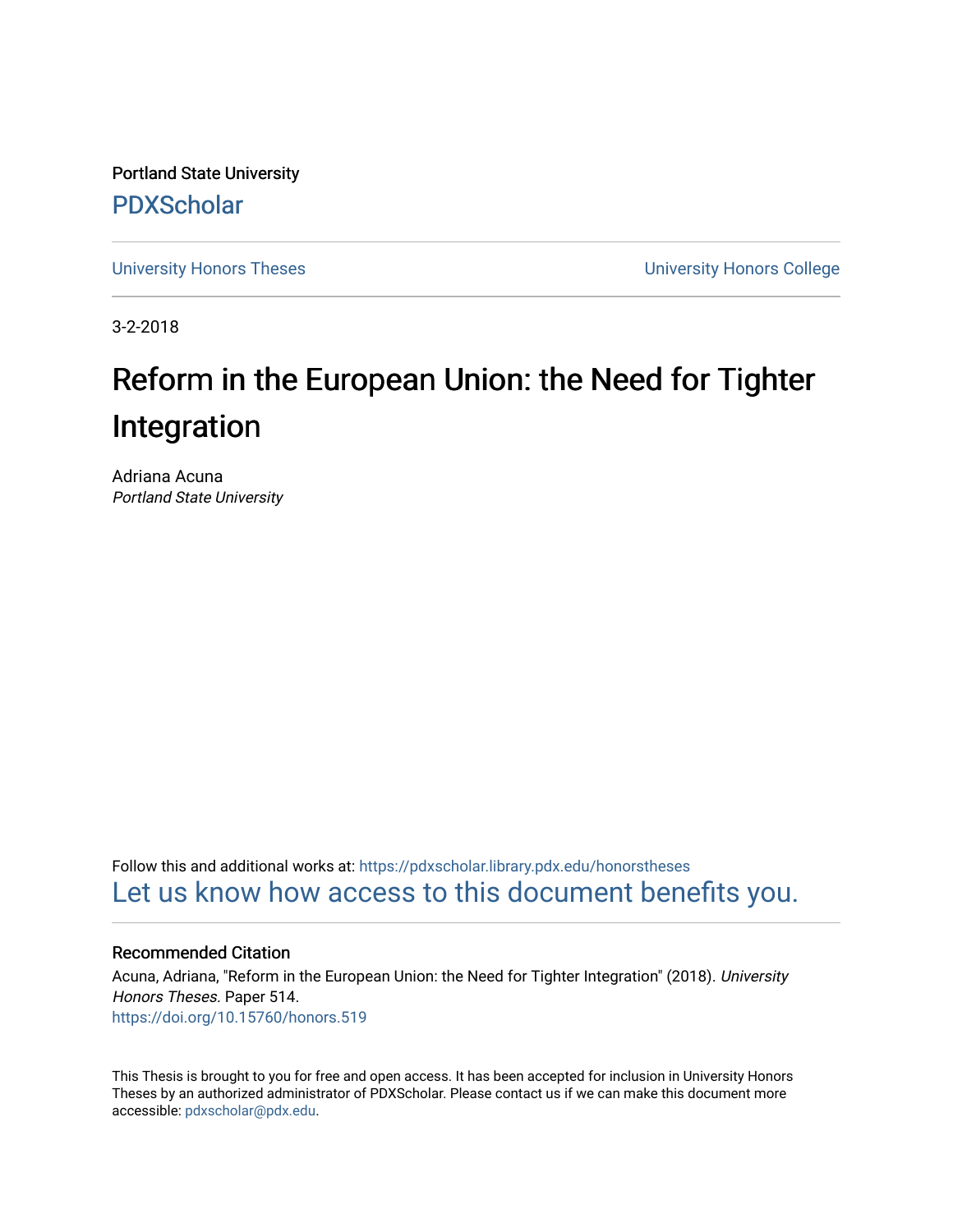# *Reform in the European Union: The need for Tighter Integration*

-

By:

## Adriana Acuña

# An undergraduate honors thesis in partial fulfillment of the requirements for the degree of Bachelor of Arts

In

Economics.

Thesis Advisor:

Birol Yeşilada

Portland State University

2017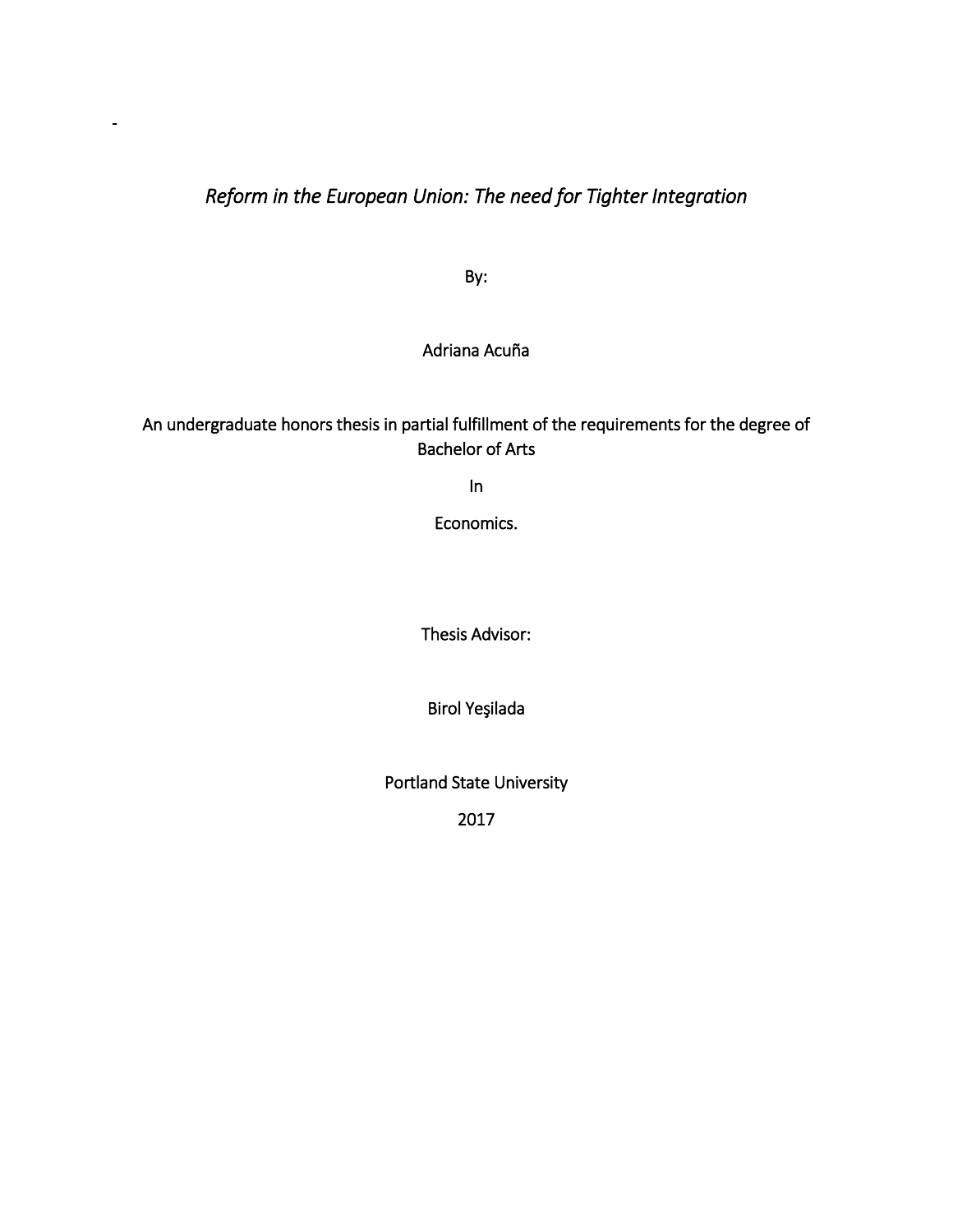Table of Contents:

Abstract Introduction A Background and History of European Union Financial Crisis The need for a fiscal union BREXIT **CFSP** Future of the EU Conclusion

\_\_\_\_\_\_\_\_\_\_\_\_\_\_\_\_\_\_\_\_\_\_\_\_\_\_\_\_\_\_\_\_\_\_\_\_\_\_\_\_\_\_\_\_\_\_\_\_\_\_\_\_\_\_\_\_\_\_\_\_\_\_\_\_\_\_\_\_\_\_\_\_\_\_\_\_\_\_\_\_\_\_\_\_\_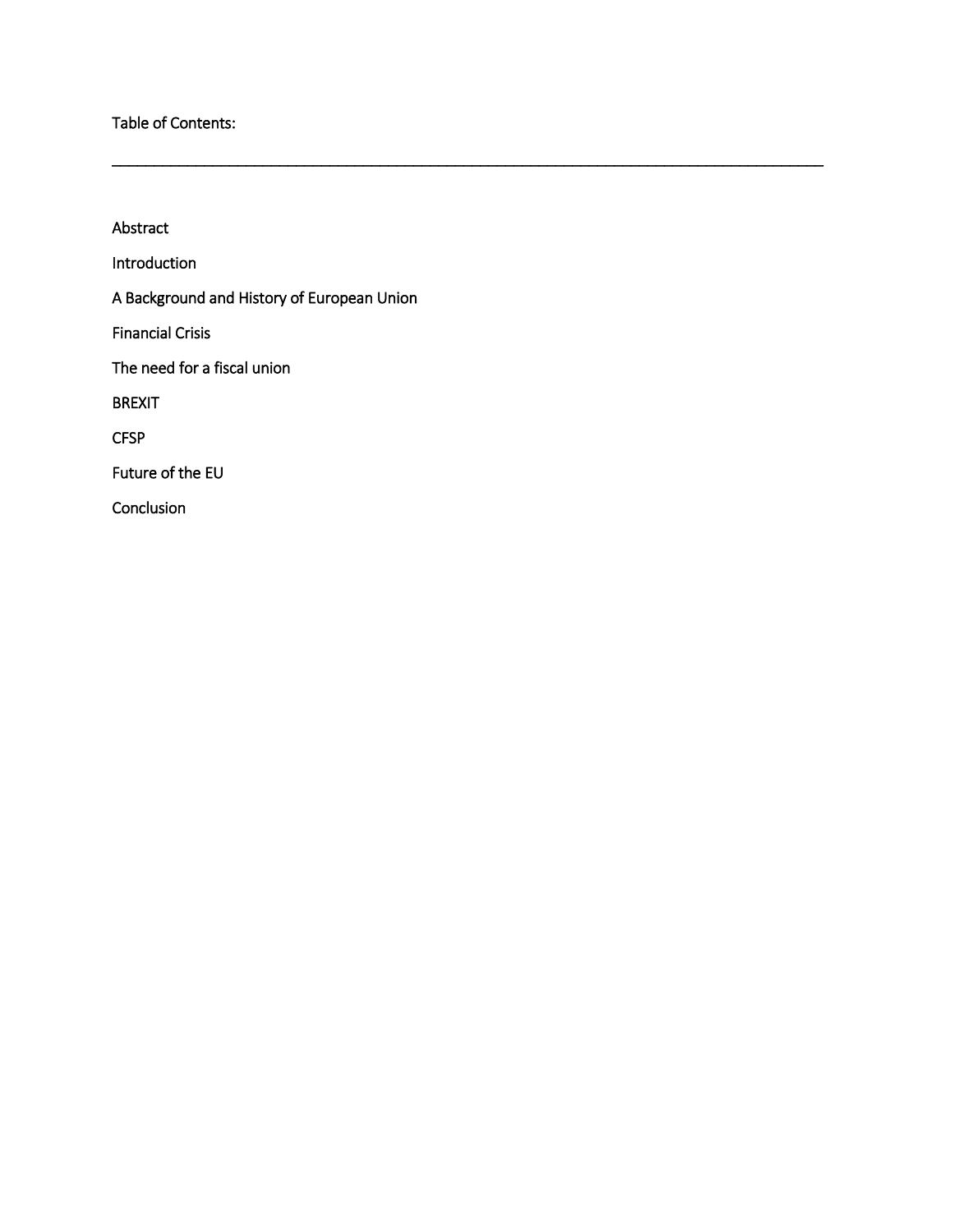## Abstract:

This report seeks to inquire about the European Union, EU, and its need to employ a higher degree of integration in light of recent events. As of late, the EU has faced a series of crises of whose policies are unfamiliar in handling them properly. Albeit the issues are numerous and the dimensions concerning them vary, this report will focus on three: the mass migration of refugees, most notably from Syria, the recent United Kingdom referendum which resulted in a majority vote for seceding from the EU, and the need to renovate its current foreign and security policies. This report will examine the three key points through a content analysis method of a variety of sources including books, research papers, and data on current events.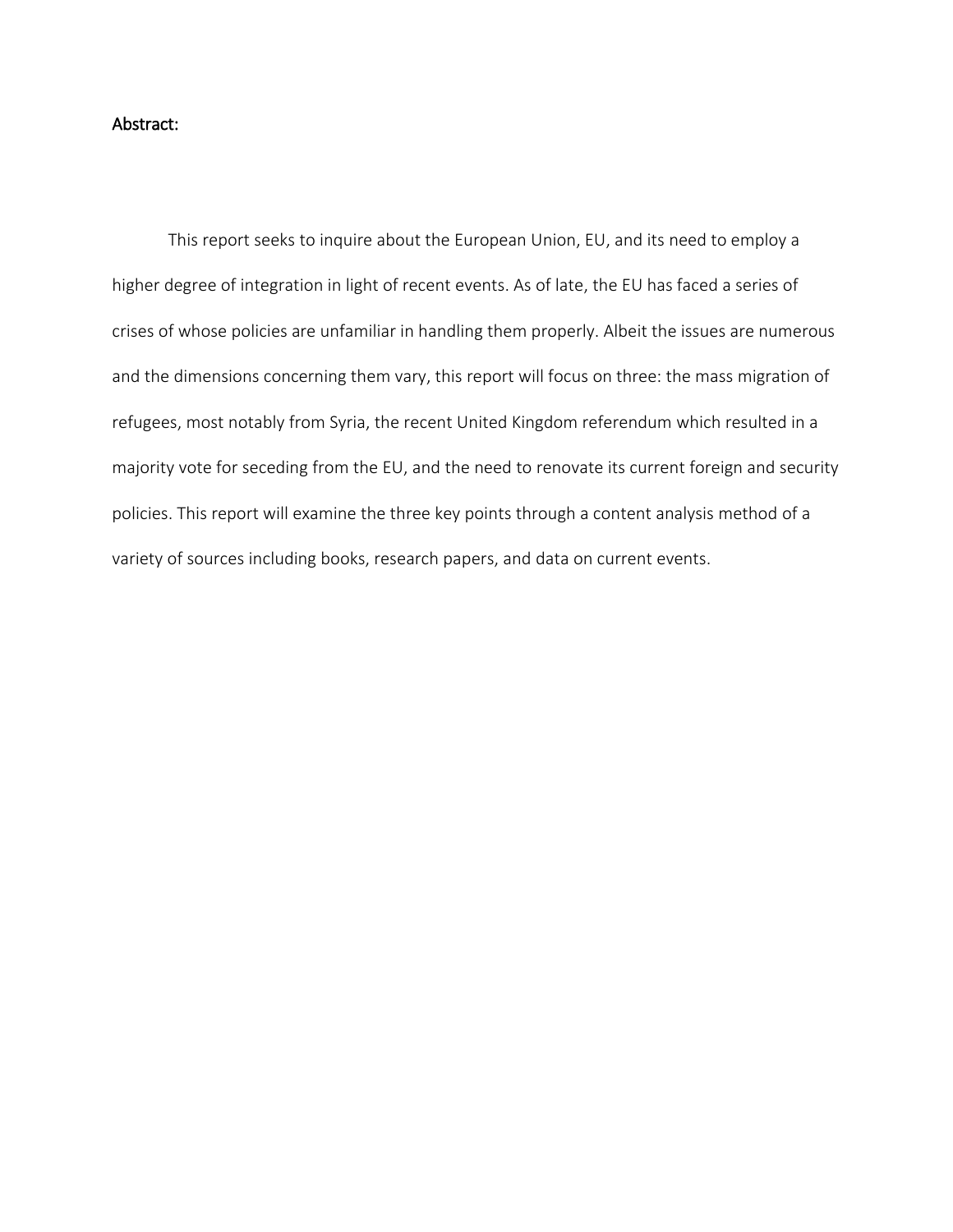#### Introduction:

The world is fashioned and made up of a variety of international groups and organizations. The US, Canada, and Mexico form the North Atlantic Free Trade Agreement (NAFTA), further south there is the Union of South American Nations (UNASUR), and towards the East is the Association of Southeast Asian Nations (ASEAN). It is apparent that nations can no longer expect to "economically grow" without being part of an international grouping. The rise in the formation of international alliances are most notably a result of the success from one of the initial international and most integrated partnerships, the European Union (EU).

The EU, then, is a model for groups such as those mentioned above: every decision they make is examined by its global audience. Despite its success, the EU has recently undergone severe events that have put their union to the test. The mass influx of refugees from the Middle East and North Africa (MENA), particularly asylum seekers from Syria attempting to flee the ongoing civil war, and the surprising turnout from the United Kingdom's referendum which resulted in withdrawing from the EU are EU's two greatest challenges.

Additionally, the EU is still mending the economic after-effects of the 2008 financial crisis that was felt throughout the union. Global economy was not prepared for a crisis of the magnitude and EU was no exception. The way in which it was handled, or mishandled, validated the need for a more integrated union; moreover, it is necessary for the EU to implement a fiscal union to develop an enhanced monetary union.

Finally, there is the issue of defense or more specifically a common foreign security policy (CFSP), that the EU must address. The recently elected American president, Donald Trump, has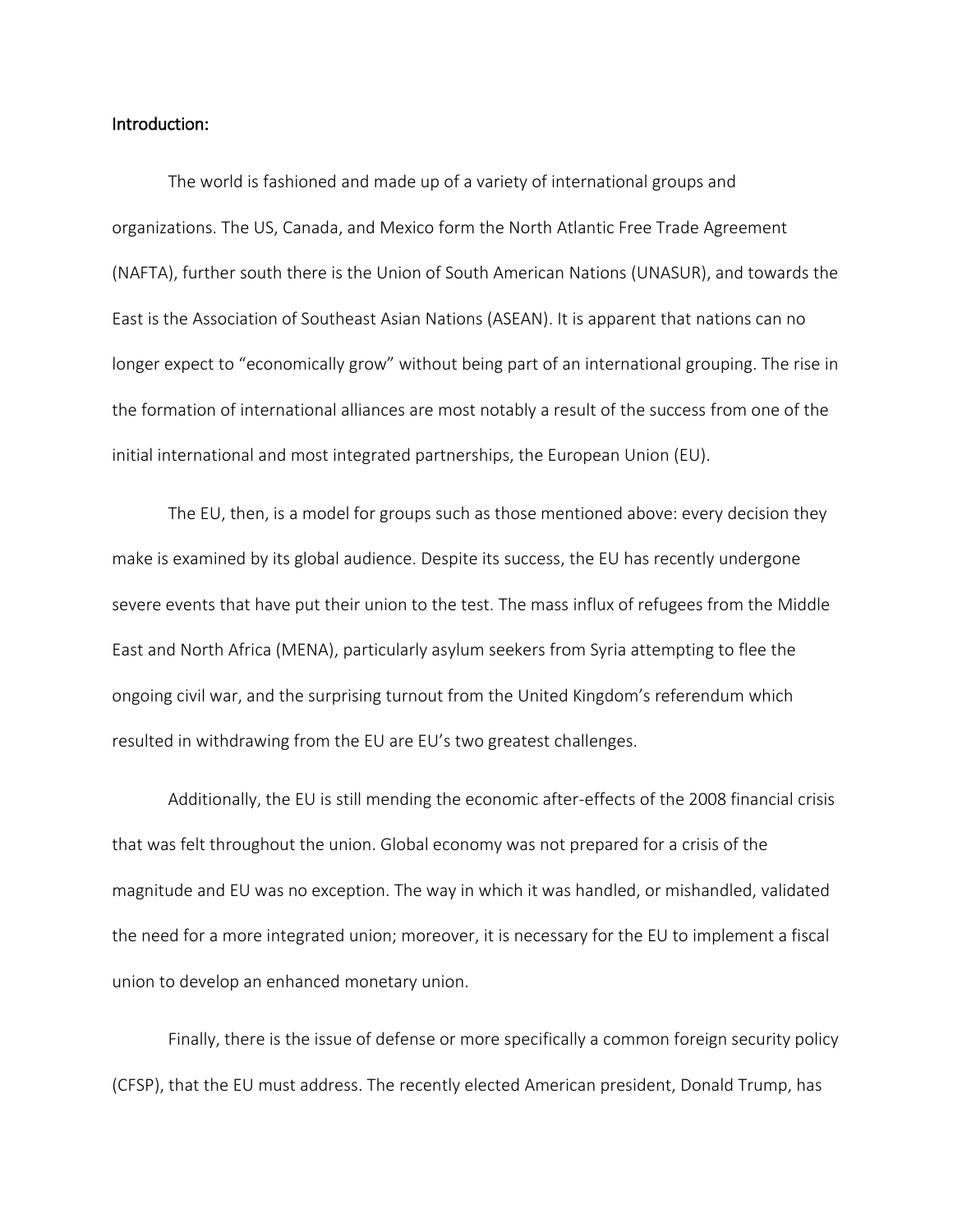mentioned in several occasions his uncertainty of US participation in the North Atlantic Treaty Organization (NATO). A rise in defense spending should also be considered inside the union as well, with the recent rise in terrorist attacks, such as the Bataclan massacre in 2015.

Accumulating these issues only asserts the rising pressure confronting the EU in regards to achieving a deeper integration among the remaining 27 members. It is crucial that these nations adhere to giving up a larger share of their national power to the supranational authority of the union and increase their level of cohesion on many elements. Failing to do so may result in dire consequences including additional member states voting to secede from the union, being unprepared for another global financial calamity, or find themselves without property security policies.

#### A background and history of the European Union

Although the European Union is a complex organism to dissect, it is vital to grasp the fundamental elements in order to understand the situation it is in. This section will provide the necessary details required to perceive this. The end of WWII left European nations with a high amount of skepticism among one another but above all in a dire need of economic repair. This distrust got in the way of rebuilding Europe; furthermore, conducting business with one another was costly with trade barriers and exchange rates.

Cooperation between past opponents was unthinkable, until said out loud by Winston Churchill during a speech at the University of Zurich, calling for a need of a "United States of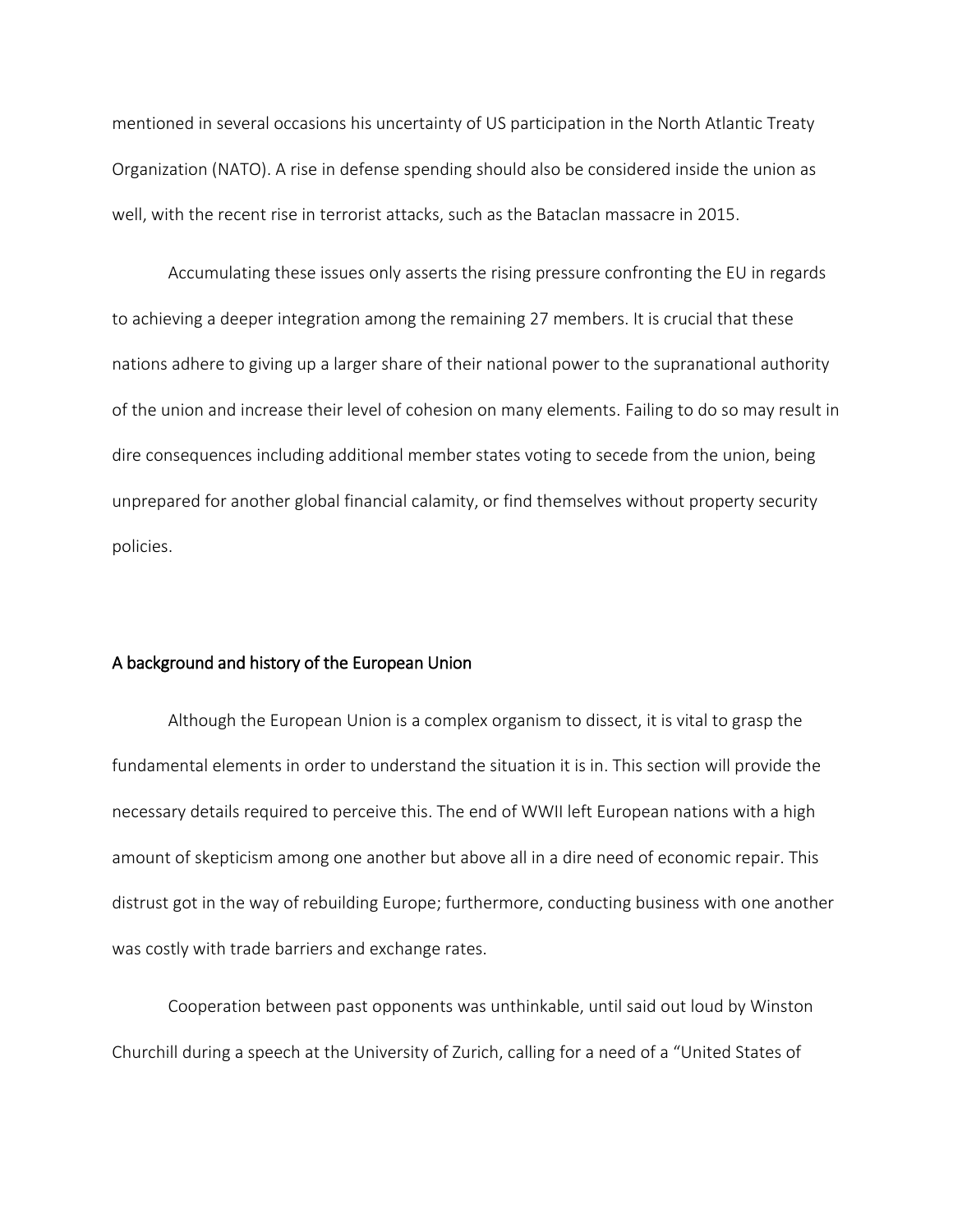Europe". Churchill, though, was to remain a spectator behind the lines of what was to come five years following his statement.

During this time a powerful and developed nation was determined by their access to and production of coal and steel. Additionally, the obscurity of who will have access to these resources lead to fear of the possibility of attacks or another war(web). As a means to control this the French foreign minister at the time, Robert Schuman presented a solution: rather than have multiple countries operating the coal and steel production, it should fall under the control of one supranational authority. Insinuating that if a group of countries shared an economic interest, the probability of going to war would be lowered while commercial prosperity would rise and be facilitated, explain Peet and La Guardia (7-8). With the aim of forming a more economically and politically united Europe along with establishing peace, the European Coal and Steel Community (ECSC) was formed in 1952.

The Coal and Steel resources of six countries were now controlled by this new community: France, Germany, Italy, Belgium, the Netherlands, and Luxembourg. The first President of its high authority of the ECSC was a French diplomat Jean Monnet. In June of 1950, the Korean war launched, evoking the Communist threat that lay East of the ECSC (web). In response to this, Monnet submitted a proposal to the French National Assembly in the Fall of 1950, advocating for a European Army, with eventual German involvement, that was to be administered under a supranational European authority. Unfortunately, the attempt in establishing a European Defense Community (EDC) was rejected by the assembly in August of 1954. With no defense alliance, the focus was shifted to economics and trade.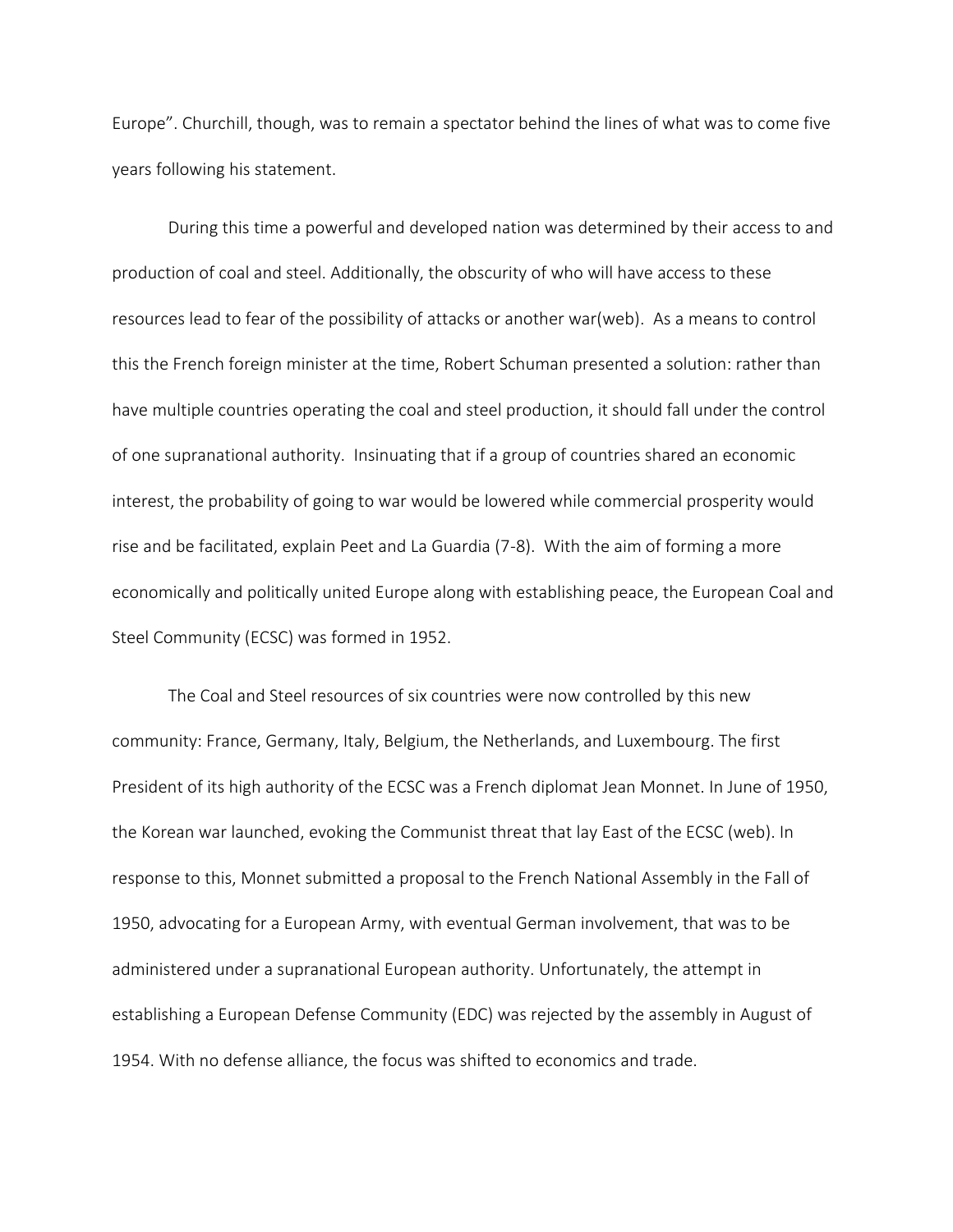Realizing the economic gains when steel and coal trading was liberalized, ECSC members decided to extend the parameters of free trade, leading to the Treaty of Rome. This agreement was signed in 1957 and came into full effect the beginning of 1958, establishing a European Economic Community (EEC) and allowing for a common market among the six original countries to exist. Additionally, four institutions, which operate to this day, were established: the European Commission, the Council of Ministers, the European Parliament and the European Court of Justice (ECJ).

In summary, the EEC allowed for six different nations to integrate and establish easier access to trade amongst each other in order to achieve economic efficiency (web). The original intent of this treaty was that in exchange for sacrificing limited sovereignty, a unified Europe would lower business costs and the economy of participating countries would flourish as a result through creation of a Common Market. Although the majority of barriers to trade were eradicated, the issue of multiple currencies remained.

The newly established market allowed economies to grow, but one barrier remained that was impeding against markets achieving optimal results: the costly exchange rates between EEC members. Higher integration, in the form of a common currency was the next step. The first ideas began in the 1950s from French economist Jacques Reuff. Since then, arguments for the adoption of a single currency began, one of the first notable works was the Werner report in 1971. Unfortunately, with the breakdown of Bretton woods, the onset of the Arab-Israeli War, the oil shock, and the global recession of the 1970s interrupted these plans (Peet and La Guardia, 10). Other measures to stabilize currencies were taken, but it wasn't until the Delors that progress was achieved.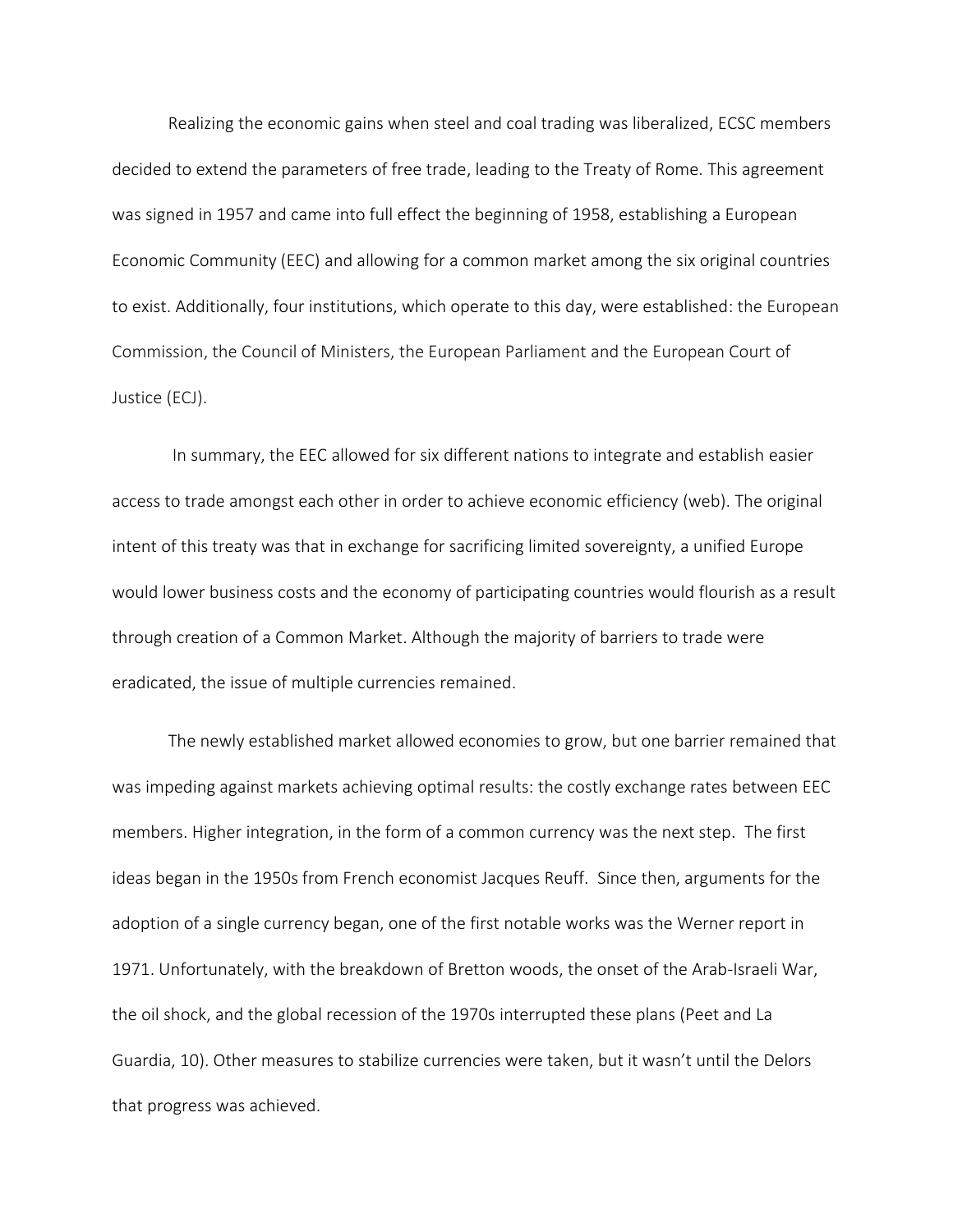A former French Finance minister, Jacques Delors, was elected as President of the European Commission in 1985, with the goal to make the previous plan of a single currency a reality. The outcome was the Delors report, advocating for a monetary union through three stages: Complete the single market, prepare for the creation of the European Central Bank (ECB), ensure economic convergence, and fix exchange rates for the launch of the Euro (Peet and La Guardia, 11). The Delors commission additionally provided crucial support for laying the foundations of the establishment of the Common Market, in overseeing the Single European Act (SEA) of 1964. As the first major revision of the Treaty of Rome, SEA prompted the exchange from an unanimity, where everyone must be in agreement, to qualified majority voting, thus speeding up the process of European integration (Dinan et al., 24).

This report later culminated the basis for the Maastricht Treaty, finalized and signed in December of 1991. This treaty laid the foundations for the EU we recognize today, beginning the process for integrating financially and progress towards more of a political union. There were many important reasons for establishing a single currency: France wanted to secure the rising influence of the German Deutschmark, Germany desired currency stability, others wanted political union, but the British request was to opt out. The implantation of a monetary union and a single currency appeared beneficial to the newly established European Union, but was carried out in a flawed manner that would later exacerbate when the global financial crisis hit in 2008.

One of the largest shortcomings was the way the ECB was established. Following the ratification of the Maastricht Treaty, the ECB, which was modeled after the strong Bundesbank, the central bank of Germany, was put in place. To start with, the ECB, whose goal was to promote price stability among all Eurozone members, was not given a single government or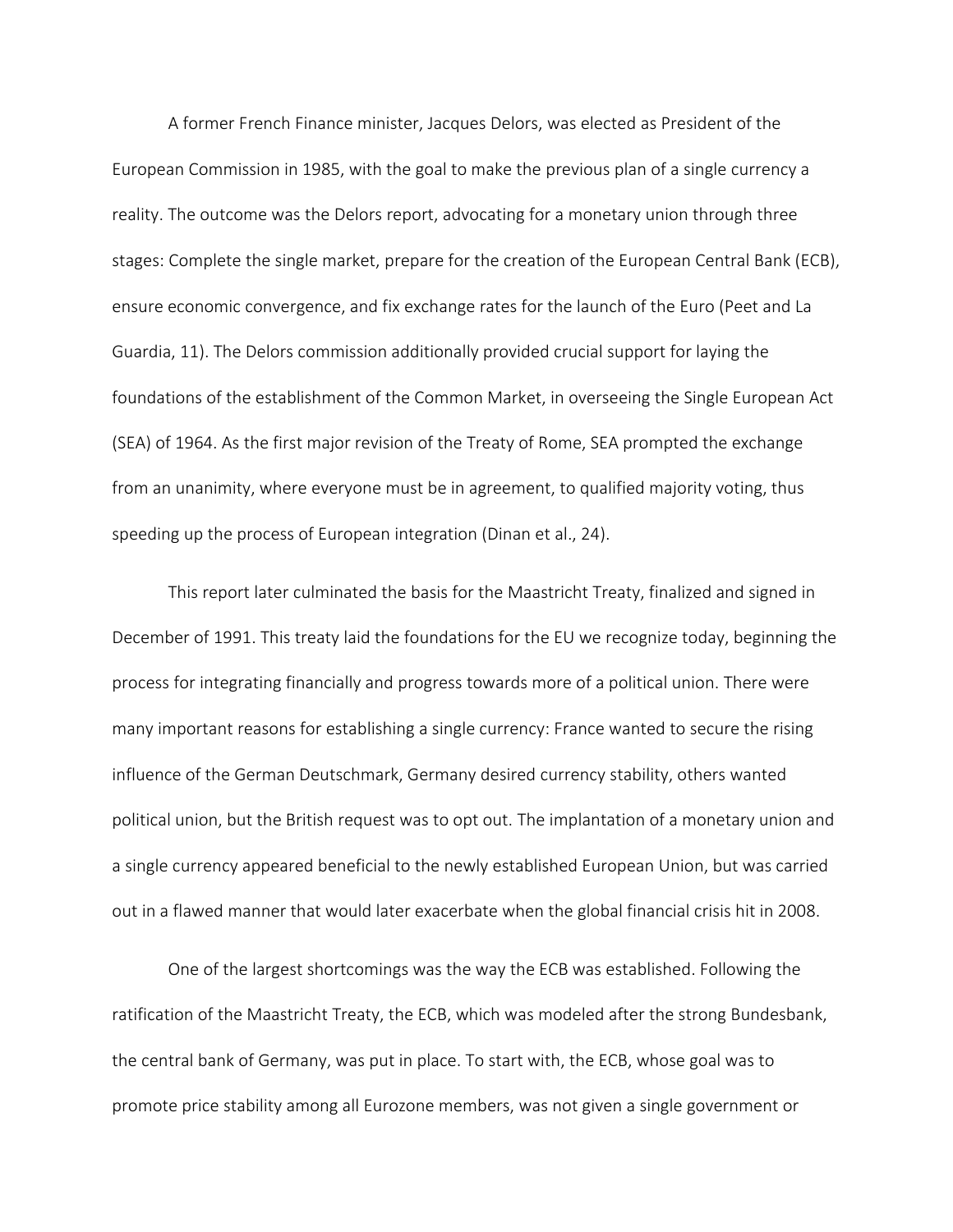finance ministry to convey with. In simple terms, a supranational monetary union was formed for the eurozone, while fiscal policy remained at a national level; additionally, there was no democratic legitimacy monitoring the ECB and the actions it took.

One final treaty of importance is the Lisbon treaty of 2009 which dealt with the development of external affairs handled not in the supranational form that was accustomed to the EU, but in a way that every member state retained the right to voice their opinion. (Yeşilada et. Al, 5). Further it laid out foundations for the establishment of the Common Foreign and Security Policy. Most important of all, given current events, was the introduction of Article 50, which gives members the right to withdraw from the EU.

The EU, as it stands today is the most integrated political and economic international group at the moment; regardless, it still faces a series of challenges and issues it needs to review. A monetary policy is controlling the Eurozone, but with fiscal policy at a national level without a strong authority to monitor their actions. The remaining 27 members are integrated but nevertheless, lack a common foreign security defense policy. The rise and unfortunately successful terrorist attacks, such as the 2016 Berlin attack, could have been prevented had there been stronger and a more shared common source of security. Finally, with the secession of the UK, the EU is limited in their military, causing a higher reliance on NATO than ever before. On this, German chancellor Angela Merkel herself has voiced her concerns regarding transatlantic relations, NATO, raising awareness of the increasing need to improve "security in the passportfree Schengen travel zone" as well as the control of its borders or risk the structure to fail completely (web). A large remaining section of the EU is still to be convinced of this.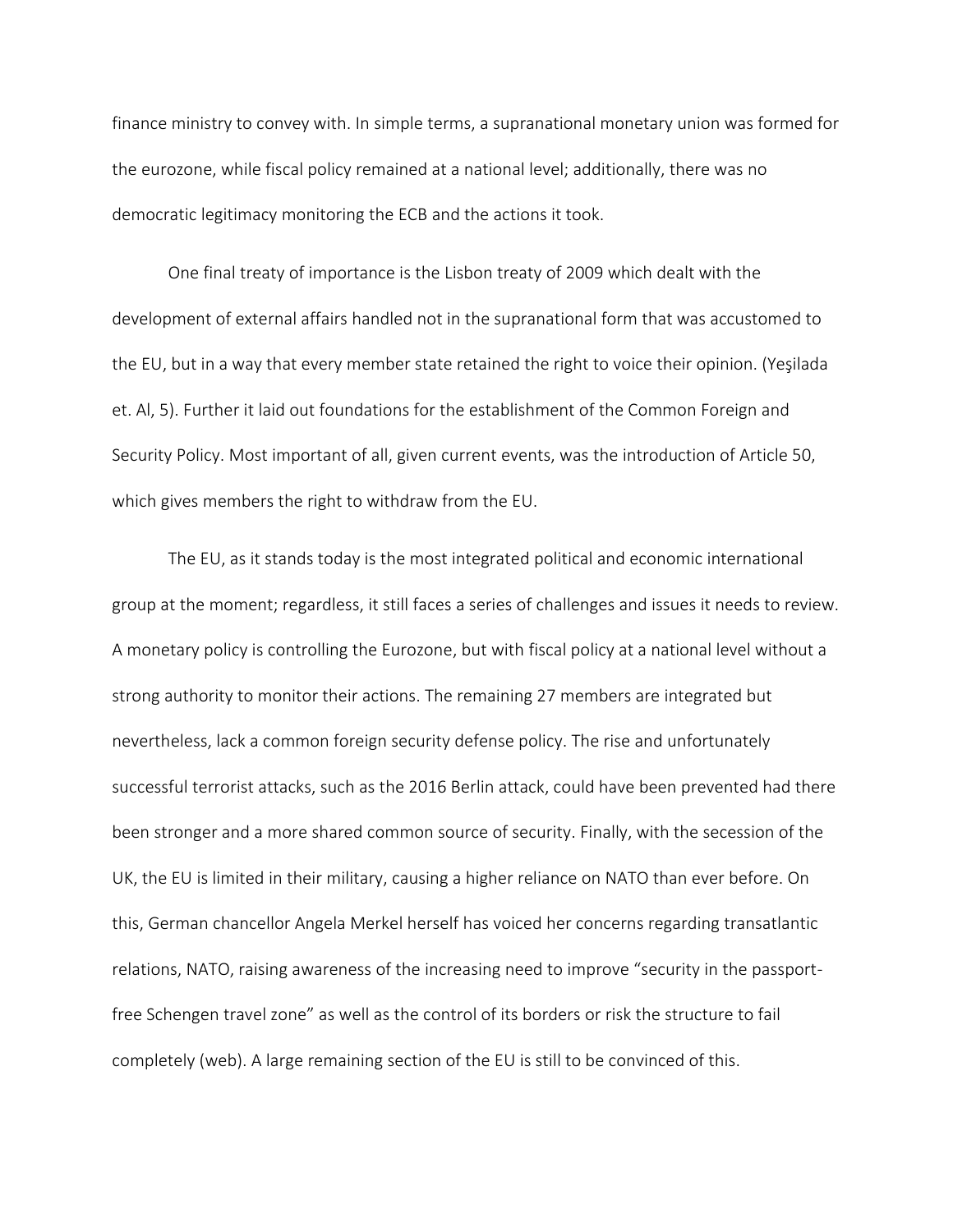This thesis will analyze the mentioned issues the EU faces by examining the available content and data found in reputable news sources, current research, and from the nations and governments of the EU itself along with what its leaders have stated regarding the matters. Economic models and graphs will be used in order to support the theories mentioned in this report.

## The Flawed Architecture of the Maastricht treaty

The establishment for a common currency was inevitable for the ever-closer union, this step was accomplished with the Maastricht Treaty. Unfortunately, there were significant flaws in its design, ultimately plaguing the EU in later years when the global financial crisis hit. It is critical to take a step back and examine these flaws as well as examine the economic health of specific countries before the arrival of this crisis.

A significant report to consider is Canadian Economist Robert Mundell's *A Theory of Optimum Currency Areas.* This analytical framework expresses the pros and cons of instituting a common currency; furthermore, it was a driving force for the launching of the common currency (Peet and La Guardia, 12). Mundell was well in support of a monetary union among different countries and believed that this was a possibility so long as the benefits outweighed the costs. The costs, Mundell explains, of implementing a monetary union, is the shift from a flexible exchange rate to a fixed exchange rate system. In an economy with a flexible exchange system, in the case of an asymmetrical financial shock, it would be treated by a change in the exchange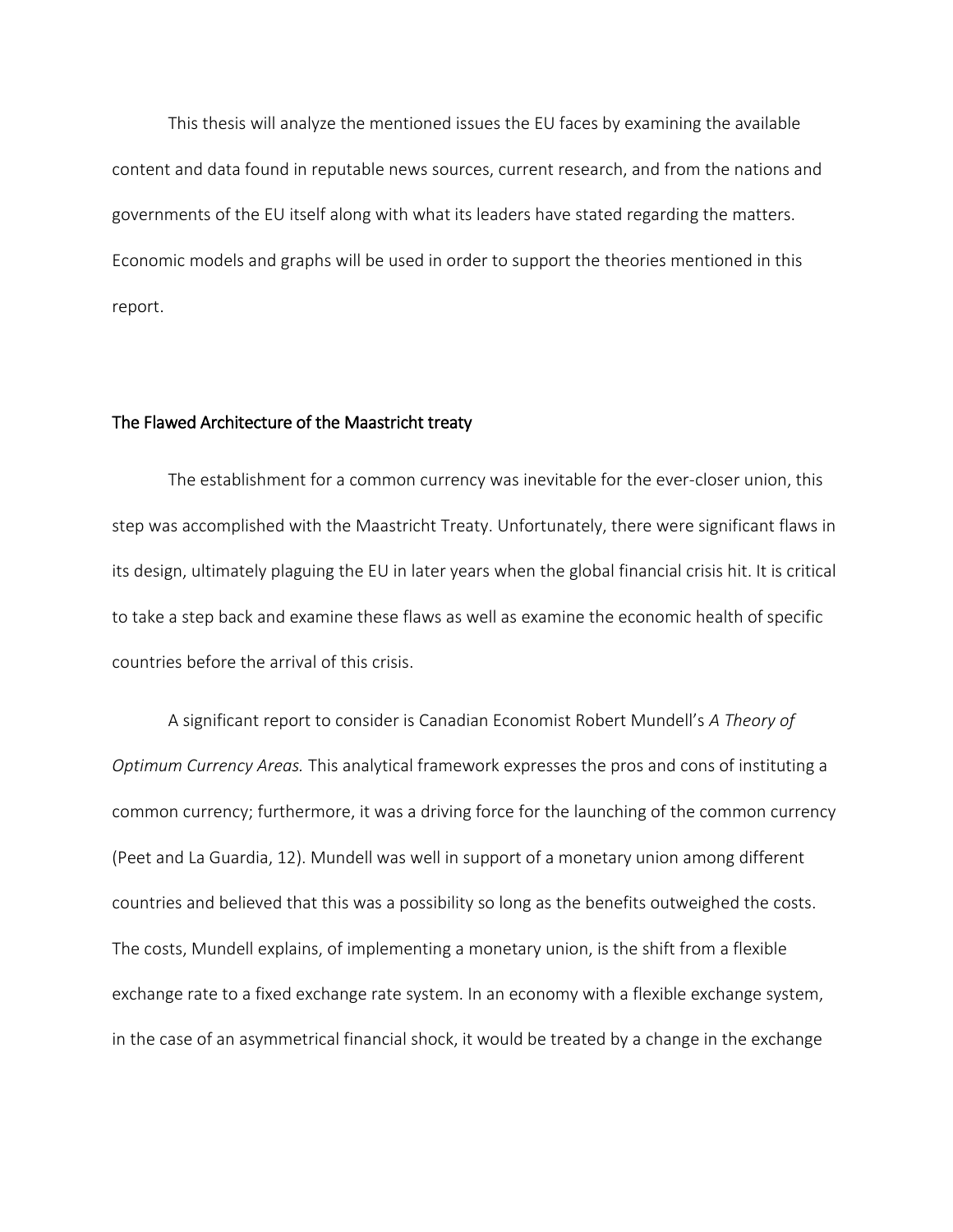rate or devalue their currency. When nations share the same currency however, this action is impossible.

Instead, the solution is to allow for the mobility of labor and capital: the common market of the EU. Should an economy begin to degrade, the labor force should have the ability to migrate to a higher economic performance in order to avoid nations with high levels of employment (web). Only through this would the benefits be higher than the costs of having diverse nations use the same currency. In theory, this meant that the EU would have a small risk of experiencing economies of low performance as stability of prices and employment should be maintained. However, despite the removal of trade barriers cultural barriers will always sturdily remain. Despite the freedom for workers to transfer, they are limited by their linguistic ability: someone who only speaks Greek, is unlikely to find employment in an environment dominated by Lithuanian. This blocked the ability of economies to stabilize as they normally would in a single nation. A political authority with power was needed to make up for this lack of autostabilization, as with additional flaws.

There were issues regarding the convergence criteria as well but most important of all the Stability and Growth Pact (SGP), formulated from German concerns about the mixed level of economies committing to the same currency (Dinan et al., 133). The guidelines for EU state members were ceilings of public debt of 60% of GDP and on budget deficits of 3% GDP. Additionally, this was done in the hopes of limiting Eurozone members to a small core group who would be financially responsible; in other words, keeping Italy and other countries out (Peet and La Guarida, 15). Problems with this limit arose when it came to Belgium, and its public debt which had passed 100% of GDP. This prompted Germany and France to allow some flexibility in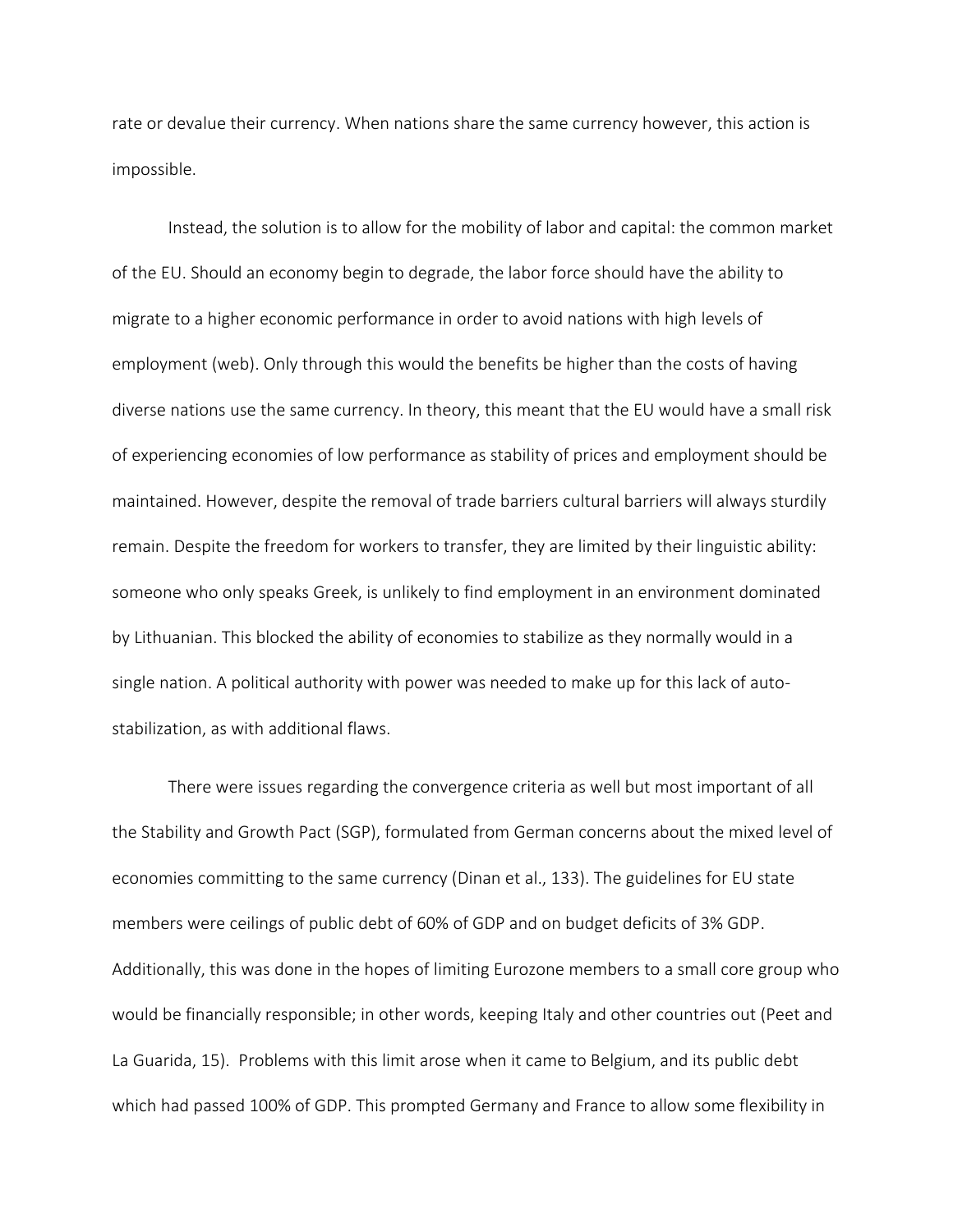the original convergence criteria as Belgium was indispensable, thus allowing Italy, and Spain to join in as well so long as they make strong efforts in eventually meeting the criteria. The treaty, though, did not ensure the adoption of any economic reforms to address the criteria, thus allowing the Mediterranean countries to stay outside of the financial limits.

Finally, there is the case of the previously mentioned ECB. Despite taking over the monetary policy from national central banks, the ECB was under no obligation to act as a lender of last resort as it was not designed as such. This was particularly an issue when there was danger in the markets and no one to stabilize the economy by lending to governments. Additionally, limited provisions were given. The founders failed to foresee the potential of cross border banks excessively exchanging assets and liabilities (web). In the United States, regulations have restricted banks from growing too large or participating in high risk businesses. However, European governments encouraged national banks to engage in high amounts of activity, eventually leading to banks growing larger than their host economies (Authers, 23). They grew so large that in the case of one bank negatively performing, the destabilization travels throughout all banks in the union, and because of their extensive growth, would be difficult to rescue.

These cracks in the system were not straightforwardly noticeable in the beginning, in fact the euro and its financial integration was considered a success in its early years. EU citizens had adjusted to the new currency, macroeconomic stability appeared to have stabilized, cross-border trade had risen, and additional nations had opted for the new currency (Dinan et al, 133). It wasn't until the financial crisis hit for the shield of the Euro to display its hidden flaws.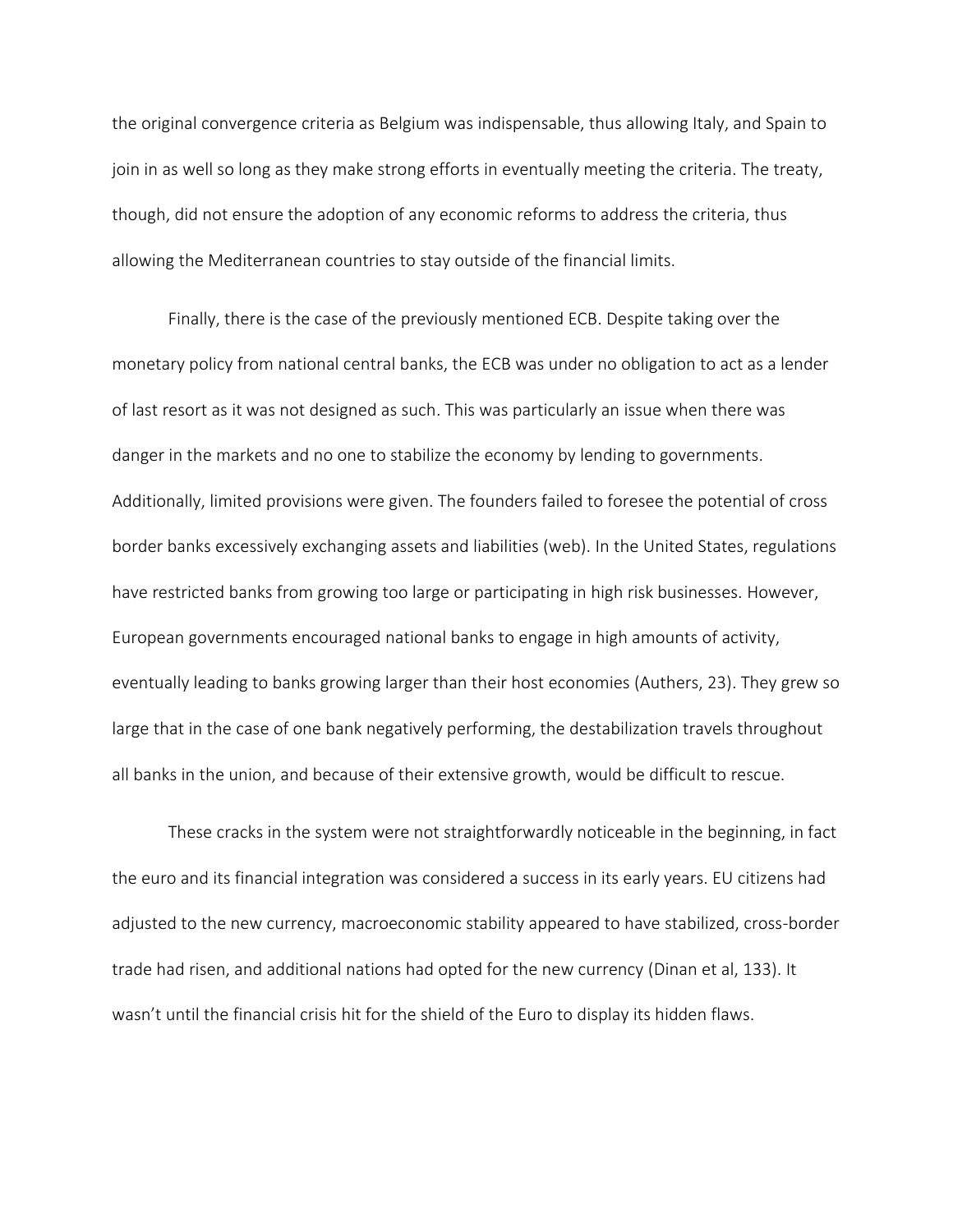### Financial Crisis

In September of 2008 the investment banking firm, Lehman Brothers, declares bankruptcy, thus sparking the worst global crisis in recent history. Despite its origins in the United States the financial consequences reverberated internationally, across the Atlantic to the financially integrated EU. Once on track, the political and financial failure of individual countries resulting from the single currency integration were unveiled.

Prior to the Eurozone, each member state controlled their monetary and fiscal policy at a national level. It is important to understand the difference between the two, and how they work with one another, or better yet support each other, in order to recognize the severity of how the Eurozone crisis came to be. Monetary policy controls the money supply of an economy and decides how high or low the interest rates are for borrowing this money. On the other hand, fiscal policy holds the power to decide how much a government collects on taxes and how much of that money will be spent. When governments require more money than what they have collected they must borrow it, this key term is called deficit spending.

Before the Maastricht treaty, each country was susceptible to a high interest rate and a limited amount if they were financially vulnerable, such as Greece. This maintained security and lowered the risk of bankruptcy from government. This changed once a country was part of the monetary union, members all shared a same low interest rates and were capable of borrowing large amounts that would have otherwise been impossible. Eurozone members were sharing the benefits from being under the same monetary umbrella, however each state still managed their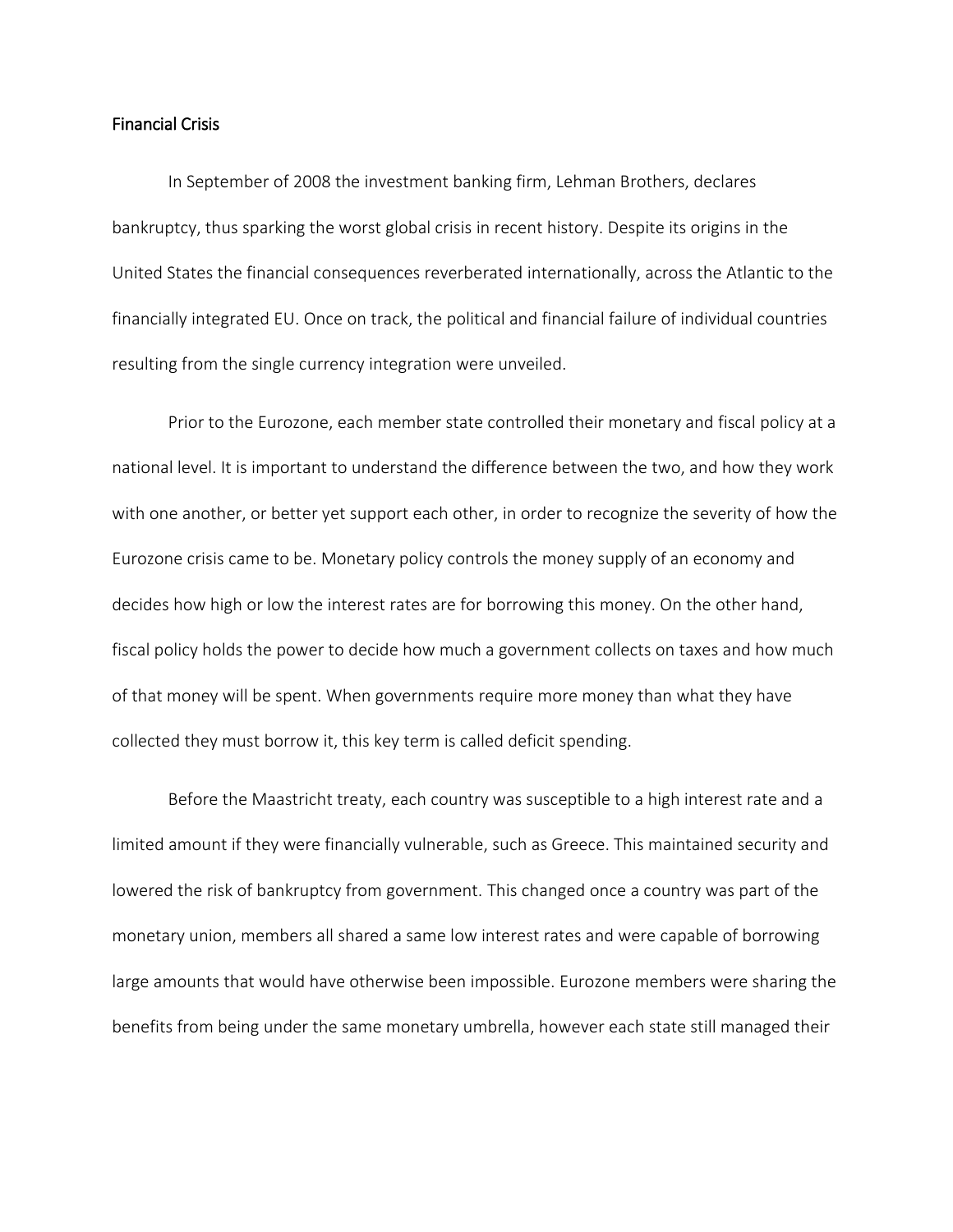fiscal policy with no supervision. A lack of fiscal discipline was a root cause of the financial crisis (Peet and La Guardia, 30).

The group that is the Eurozone is made up of various countries who diverge in multiple elements. Countries, such as Spain, rushed to convergence even though it was not ready, as its economy grew at 3 percentage points higher than Germany, the strongest economy in the Eurozone, and yet shared the same interest rates. The ECB matched Germany's interest rates and kept it at a low level while Spain suffered high amounts of inflation and although it needed high interest rates to stabilize its economy, the ECB continued to stay on Germany's level (Authers, 20). Similar situations caused imbalances and growing divergence between Euro holding members.

Similarly, member states lacked similar morals; moreover, the way in which they manage their finances greatly differs but deeply affect one another. Reckless amounts of credit were deeply entangled and flowed throughout all member states, so when the growing bubble burst, and there was no more credit, everyone was affected. Debtor countries such as Greece, Ireland, Spain, Portugal, and Italy had no money to pay back creditor countries like France and Germany, ultimately creating a domino effect, weakening all members. The possibility of a chain reaction throughout the eurozone, should one country default was a possibility.

The financial calamities were not able to be addressed individually, instead the costs were shared between everyone regardless of their position as a debtor or creditor country. Economic instability issues such as these would regularly be tamed via quantitative easing, but by giving up control of sovereign monetary policy Eurozone countries' monetary union constrain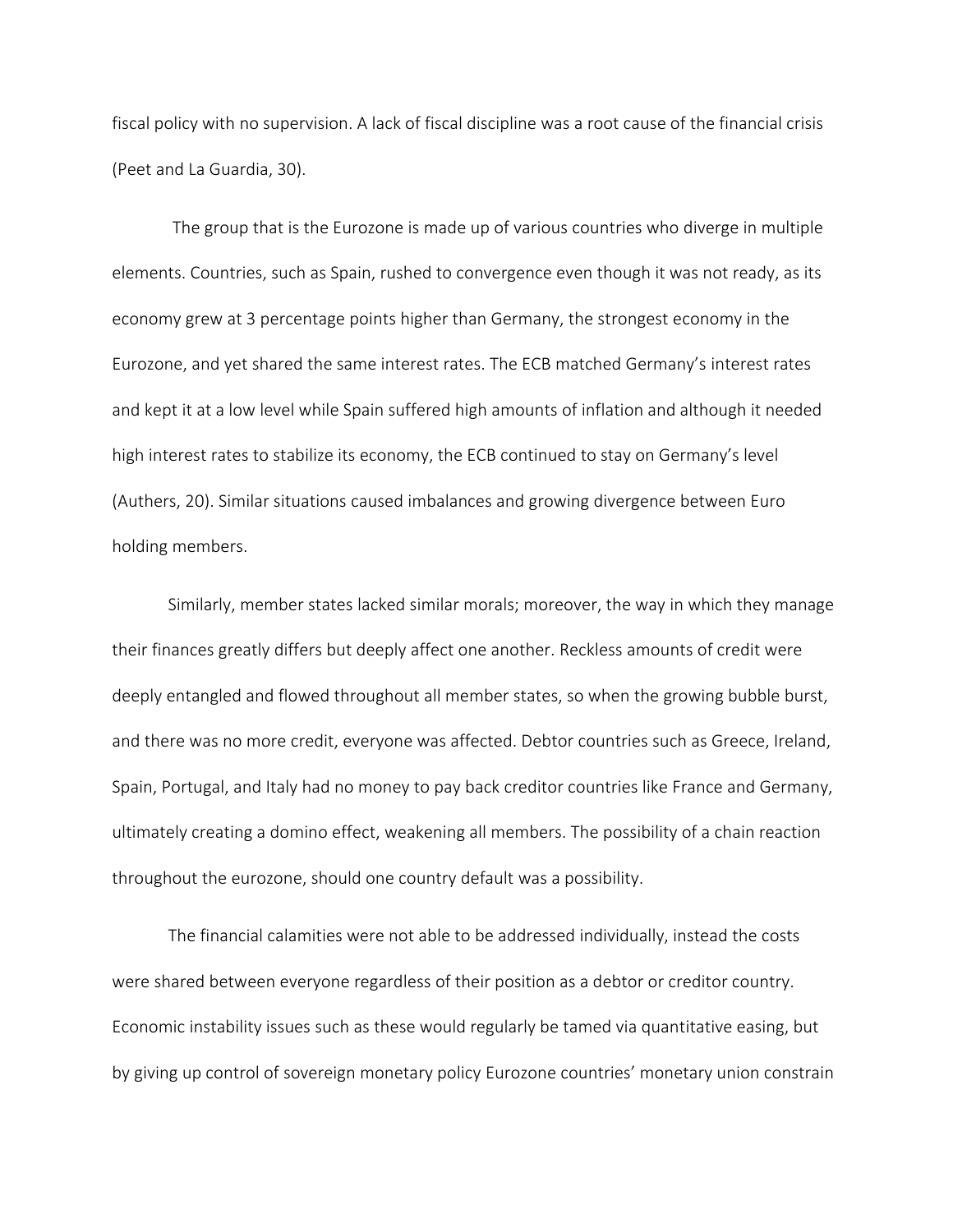them from doing so (Authers, 14). Quantitative easing allows for a country to simply print more money and pump it back into the system in order to encourage market participants to spend more, and ultimately boost back the economy see figure 1 (web). Without any control to influence a currency, nations quickly fell into a quicksand of debt (Marsh, 33).



Quantitative Easing: The theory

*Figure 1 Quantitative easing has been performed by countries such as the United States and the United Kingdom to boost the economy in the past. Sourced from BBC.com*

It did not take too long for the financial crisis to turn into a debt crisis, as several member states failed to repay or finance their government debt, (see figure 2). Regrettably, these figures reached a high amount before EU officials decided to act on the issue. European Union leaders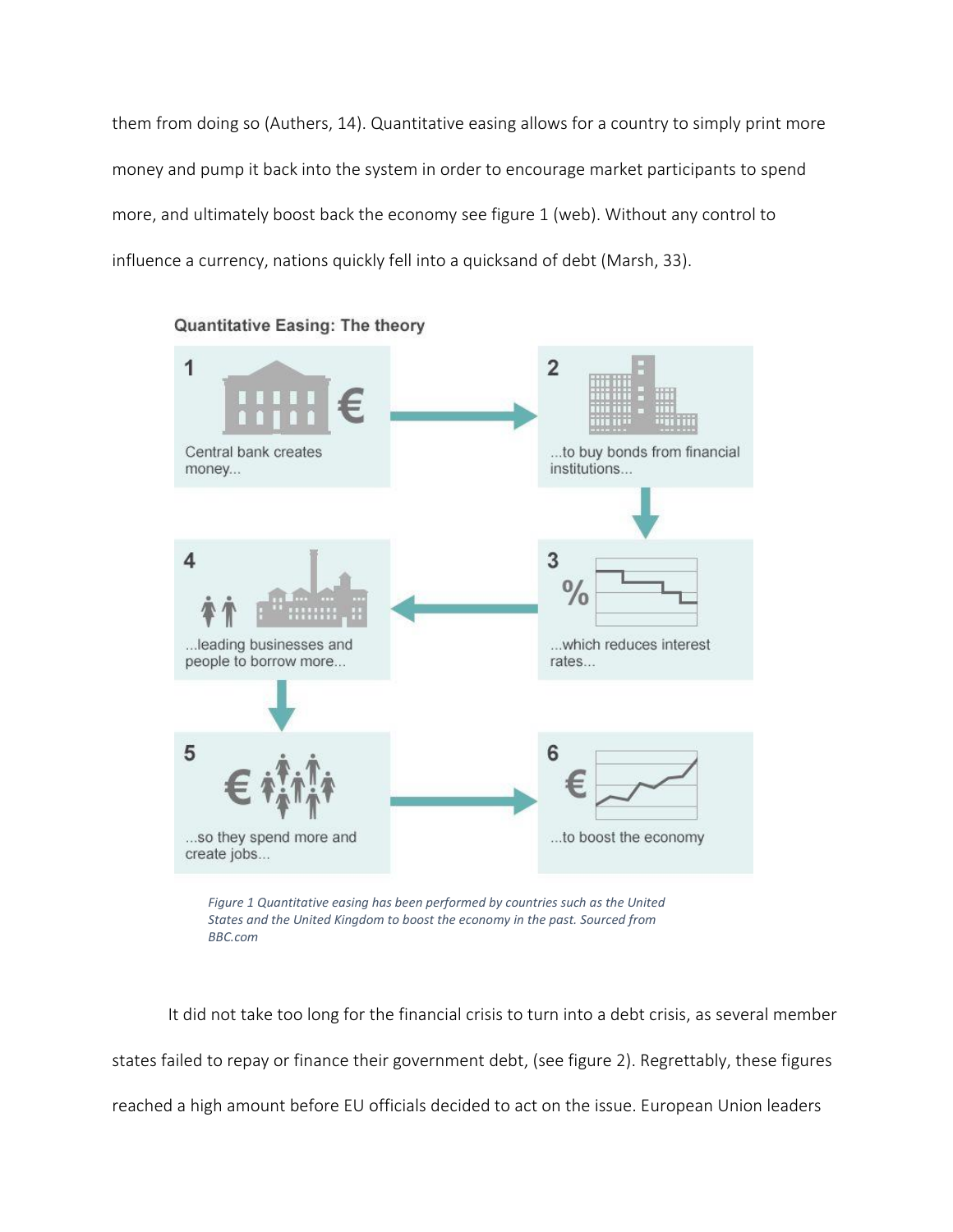focused their attention on bailing out banks affected by the global crisis and implementing new policies to act as safety nets and regulate the banks, insurances, and markets.

One notable work was the one written by a former IMF boss and French central bank governor, Jacques de Larosìere. The report provided a proposal to the European Commission, advising that supervision should not be limited to individual firms but on a macro level to all financial sectors. The submission was made in 2009 and eventually lead to the creation of four bodies in charge of regulating banks, insurance and markets as well as the establishment of the European Systemic Risk Board (ESRB) two years later (Peet and La Guardia, 41). The ESRB is responsible for overseeing the European Union's financial system and preventing systemic risk, acting as a much-needed shield (web).

Meanwhile, Greece, was racking up national bond yields, continuing since 2007 (Peet and La Guardia, 42). The country was soon put under surveillance by the European Commission for going over the 3% deficit limit, at one point this figure reached 12.7%. Prior to joining the Eurozone, Greek finances were never well to begin with, and with the new access to large amounts of credit rather than invest in capital, heavier debt was accumulated. The Greek crisis was so severe, the possibility of Greece being kicked out of the Eurozone or the EU itself was a serious option (web).

A bailout was inevitable for Greece and would be the first country to undergo a bailout program from the newly formed Troika, made up of the International Monetary Fund (IMF), the European Commission, and the ECB. In an effort to prevent Greece from going bankrupt loans from the Troika began flowing in. The first bailout program was in 2010 with Greece receiving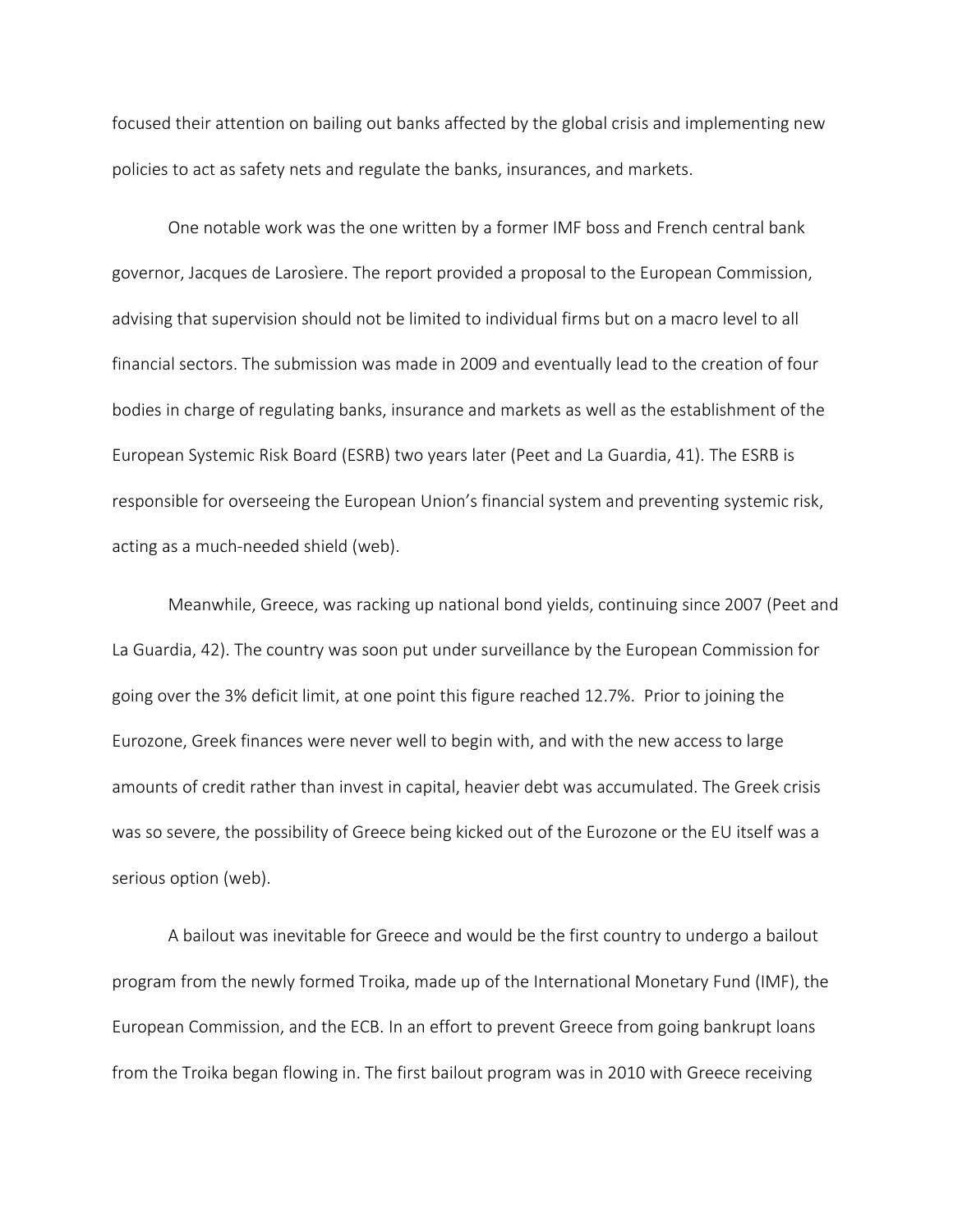110 billion euros. Two years later there was a second bailout of 130 billion euros. Greece did not simply receive this money: deficit reduction, tax raises, and other fundamental changes were necessary in order to receive these large sums of money. The third bailout came in the summer of 2015 for 86 billion euros, in exchange for even more modifications. The total sum of 326 billion euros was hoped to be spend in investment and boosting of the economy, instead the majority of it was spent in repaying the mass amounts of debt that still continues to grow (web). This leads to the assumption that debt reconstruction is what needs to be worked on in order to stabilize the economy and the euro.



#### General government debt Total, % of GDP, 2005 - 2015

*Figure 21The financial crisis turned into a debt crisis in the early 2010's. Sourced from: data.OECD.org* 

**Source: National Accounts at a Glance**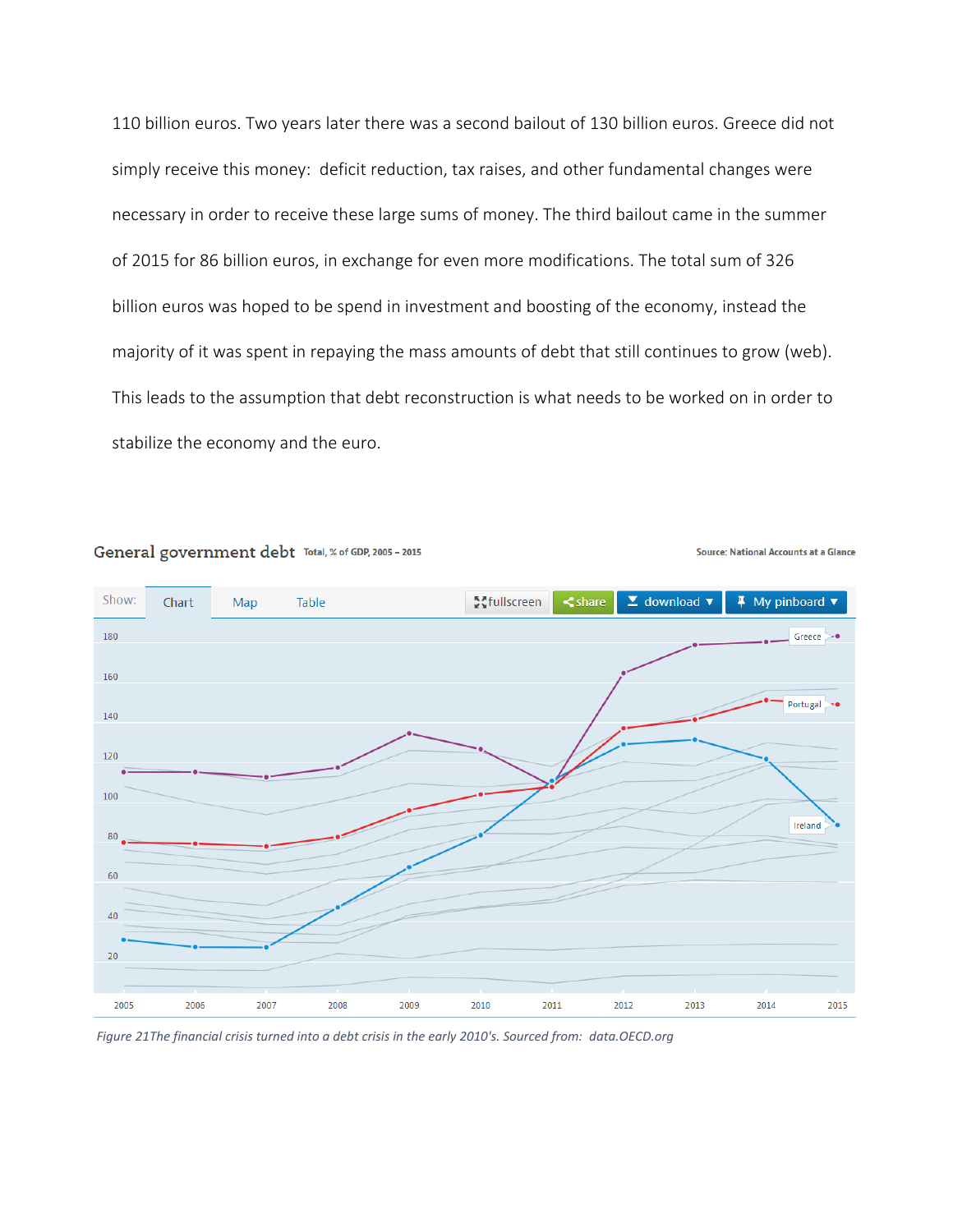Germany was right to worry about the disparity among the economies of Eurozone members. One of the two flaws the European Monetary Union (EMU) failed to anticipate, state Dinan et al., is the high amount of capital flow among nations of different economic levels as well as the fact that these transactions went unchecked (134). The second flaw was the delay in prices and wages across the Eurozone, leaving these countries in long periods of imbalances and far from optimal allocation of its resources.

The aftermath of the Eurozone financial crisis raises the question: will the euro survive? On one hand, member economies have from the beginning been growing on different speeds and to this day maintain different rhythms with a divide between debtor and creditor nations. This point of dissention could potentially lead to the more powerful financially stable forming their own currency club, leaving the Southern countries to fend for themselves (Marsh, 23). On the other, there is still the possibility for political reformation and integrating even further one more time.

The Euro is capable of surviving, but only with the willingness of member states to sacrifice a greater share of their sovereignty. The main issue is that there is a monetary union, without a fiscal union, an economy cannot function as such. Issuing a fiscal policy does have the potential of higher taxes being imposed, but a democratic oversight will raise Europe's market credibility (web). Furthermore, member states are skeptical about giving up even more of their sovereignty, but in doing so greater financial efficiency will be assured.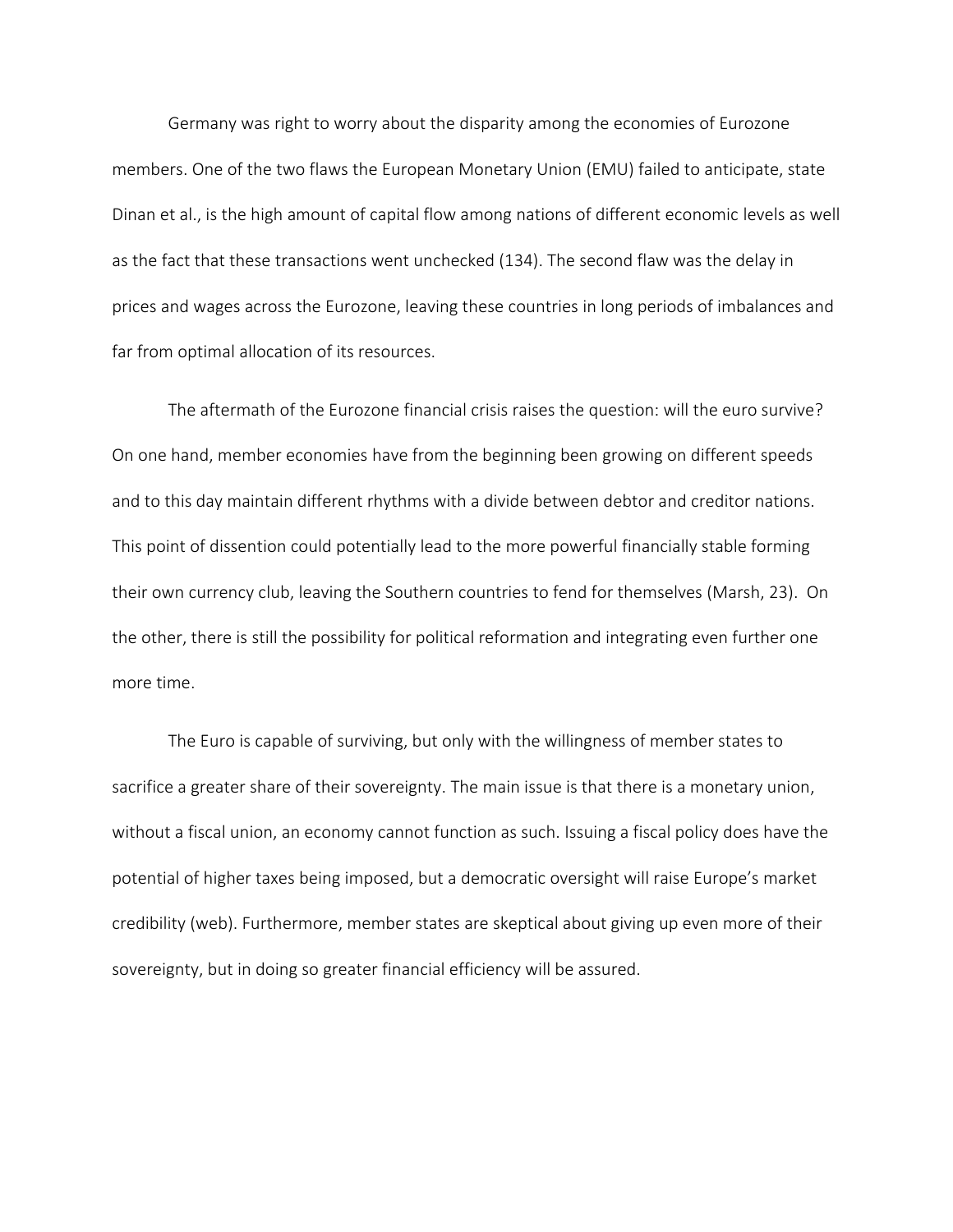#### Common Foreign Security Policy

 The Eurozone crisis penalties have spread outside of the banking sector; further, the issue has reached a considerable size for an extended period of time that it has diverted the attention of other vital matters of the EU, consequently slowing down its potential progress. A number of advances have been cut short including agricultural and energy policies, and even the single market (Peet and La Guardia, 135). The section that can no longer hold off form being ignored, though, is its defense sector.

With the rise in terrorist attacks, a decrease in the military volume of the EU, border conflicts such as Russia's assailment to the Ukraine, and a new President in the United States, the need for a renovation in the EU's security is more than ever crucial. German Chancellor Angela Merkel has asserted this in January of 2017, stressing that it is Europe was "facing one of its biggest challenges for decades" (web).

Currently, the defense of the European Union is primarily made up of British and French forces. This means that once the UK finalizes its exit from the European Union, it will lose half of its military capabilities (Yesilada et al, 57). In doing so, this will pressure reliance on to the North Atlantic Treaty Organization (NATO), and the United States, but comes with concern. Merkel has public voiced these worries and the level of commitment from the US but more specifically from Donald Trump. The American President has openly criticized NATO on numerous occasions, leaving ambiguous feelings over his commitment to the treaty (web).

The way that CFSP is managed as of now, fails to achieve economies of scale; further, there are many defense resources in Europe but are allocated inefficiently. This is resultant of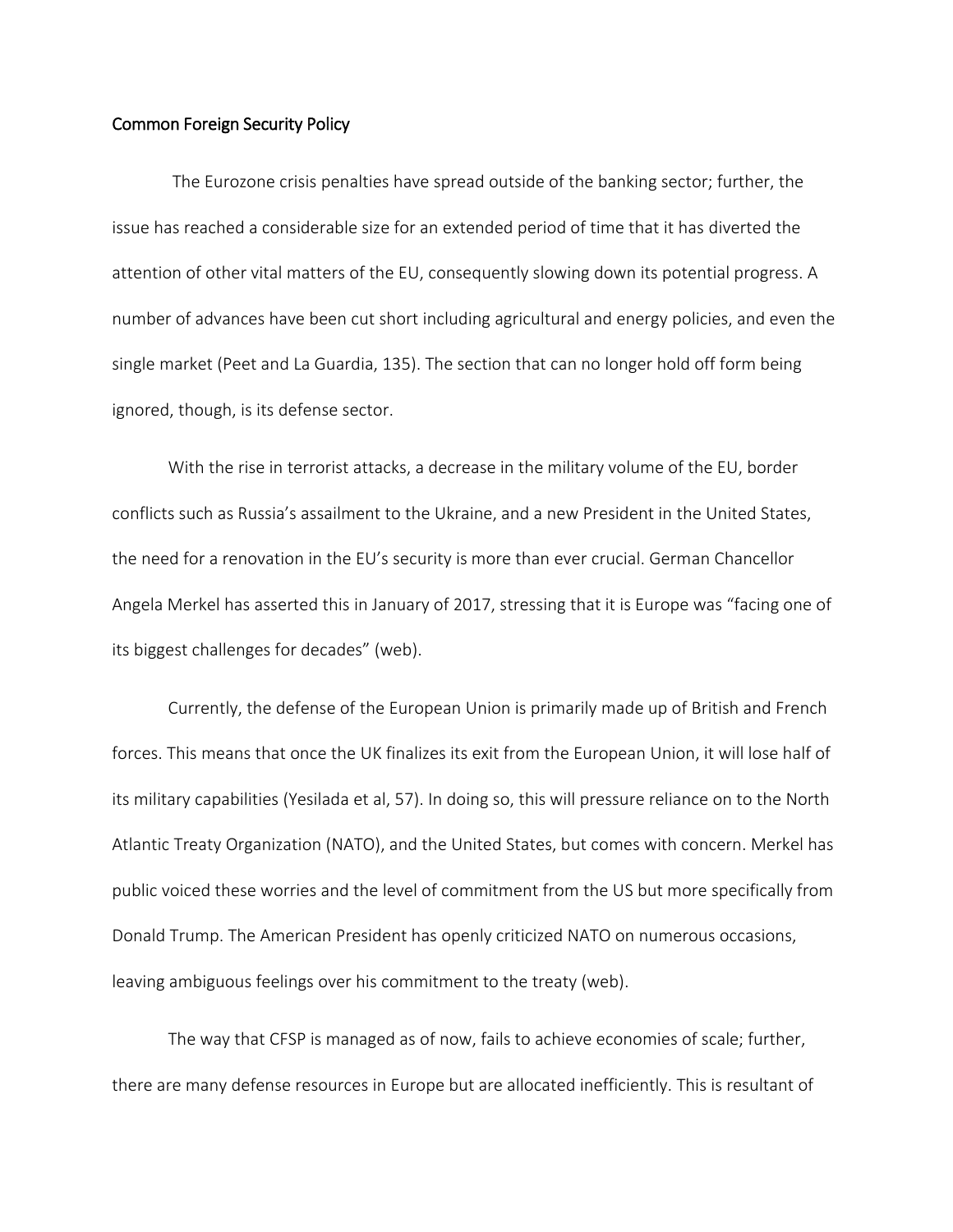member states monitoring their own defense businesses. A coordinated Europe whose defense

is operated by a more functioning CFSP will be able to hold its place along other global powers.

Figure 3 displays where European military capabilities stand.

|                         | Overall<br>Ranking                  | Active<br>Personnel | Tanks  | Aircraft | Nuclear<br>Warheads | Aircraft<br>Carriers | Submarines     | Budget          |
|-------------------------|-------------------------------------|---------------------|--------|----------|---------------------|----------------------|----------------|-----------------|
| United<br><b>States</b> |                                     | 1.430.000           | 8.325  | 13.683   | 7.506               | 10                   | 72             | 612.500.000.000 |
| Russia                  | 2                                   | 766.000             | 15,000 | 3.082    | 8.484               | 1                    | 63             | 76.600.000.000  |
| China                   | 3                                   | 2.285.000           | 9.150  | 2.788    | 250                 | 1                    | 69             | 126.000.000.000 |
| India                   | 4                                   | 1.325.000           | 3.569  | 1,785    | 80-100              | 2                    | 17             | 46.000.000.000  |
| United<br>Kingdom       | 5                                   | 205.330             | 407    | 908      | 225                 | 1                    | 11             | 53.600.000.000  |
| France                  | 6                                   | 228.656             | 423    | 1.203    | 300                 | 1                    | 10             | 43.000.000.000  |
| Germany                 | 7                                   | 183,000             | 408    | 710      | 0                   | $\ddot{\phantom{a}}$ | 4              | 45.000.000.000  |
| Turkev                  | 8                                   | 410.500             | 3.657  | 089      | 0                   | 0                    | 14             | 18.185.000.000  |
| South Korea             | Q                                   | 640,000             | 2.346  | 1,393    | 0                   | 0                    | 14             | 33,700,000,000  |
| Japan                   | 10                                  | 247.746             | 767    | 1.595    | 0                   | 1                    | 16             | 49,100,000,000  |
| Israel                  | 11                                  | 176.500             | 3.870  | 680      | 80-200              | 0                    | 14             | 15.000.000.000  |
| Italy                   | 12                                  | 320,000             | 600    | 705      | 0                   | 2                    | 6              | 34.000.000.000  |
| Egypt                   | 13                                  | 468.500             | 4.767  | 1.100    | 0                   | 0                    | 4              | 4.400.000.000   |
| Brazil                  | 14                                  | 328.000             | 489    | 748      | 0                   | 1                    | 5              | 33.142.000.000  |
| <b>Pakistan</b>         | 15                                  | 617.000             | 3.124  | 847      | 90-110              | 0                    | 8              | 7.000.000.000   |
| Canada                  | 16                                  | 68.250              | 201    | 404      | 0                   | 0                    | 4              | 18,000,000,000  |
| Taiwan                  | 17                                  | 290,000             | 2.005  | 775      | 0                   | 0                    | 4              | 10.725.000.000  |
| Poland                  | 18                                  | 120,000             | 1.063  | 475      | 0                   | 0                    | 5              | 9.360.000.000   |
| Indonesia               | 10                                  | 476.000             | 374    | 381      | Ō                   | 0                    | $\overline{2}$ | 6.900.000.000   |
| Australia               | 20                                  | 58,000              | 59     | 395      | 0                   | 0                    | 6              | 26,100,000,000  |
| Ukraine                 | 21                                  | 160,000             | 4.112  | 400      | ō                   | Ō                    | 1              | 4.880.000.000   |
| Tram                    | 22                                  | 545.000             | 2.409  | 481      | 0                   | 0                    | 31             | 6.300.000.000   |
| Vietnam                 | 23                                  | 412.000             | 3.200  | 413      | 0                   | 0                    | 1              | 3.365.000.000   |
| Thailand                | 24                                  | 306,000             | 740    | 543      | 0                   | ī                    | 0              | 5.390.000.000   |
| Sandi<br>Arabia         | 25                                  | 233.500             | 1.095  | 652      | 0                   | Ō                    | 0              | 56.725.000.000  |
| Svria                   | 26                                  | 178,000             | 4.950  | 473      | 0                   | 0                    | 0              | 1.872.000.000   |
| Switzerland             | 27                                  | 135.000             | 200    | 175      | 0                   | 0                    | 0              | 4.830.000.000   |
| Spain                   | 28                                  | 123.300             | 415    | 531      | 0                   | 1                    | 3              | 11.600.000.000  |
| Sweden                  | 29                                  | 14.000              | 280    | 216      | 0                   | 0                    | 5              | 6.215.000.000   |
| Czech<br>Republic       | 30                                  | 21.060              | 123    | 109      | 0                   | 0                    | 0              | 2.220.000.000   |
| Algeria                 | 31                                  | 512.000             | 1.050  | 404      | 0                   | 0                    | б              | 10.570.000.000  |
| Netherlands             | 32                                  | 47.660              | 0      | 160      | 0                   | 0                    | 4              | 9.840.000.000   |
| Mexico                  | 33                                  | 267.500             | 0      | 373      | 0                   | 0                    | 0              | 7.000.000.000   |
| Belgium                 | 34                                  | 33,000              | 52     | 166      | 0                   | 0                    | 0              | 5.085.000.000   |
| North Korea             | 35                                  | 690,000             | 6,600  | 943      | < 10                | 0                    | 78             | 7.500.000.000   |
|                         | = World leader is indicated in grev |                     |        |          |                     |                      |                |                 |

*Figure 2 With the loss of the UK, the EU will have to create its own independent military capabilities. Source: Global Power Transition and the Future of the European Union.*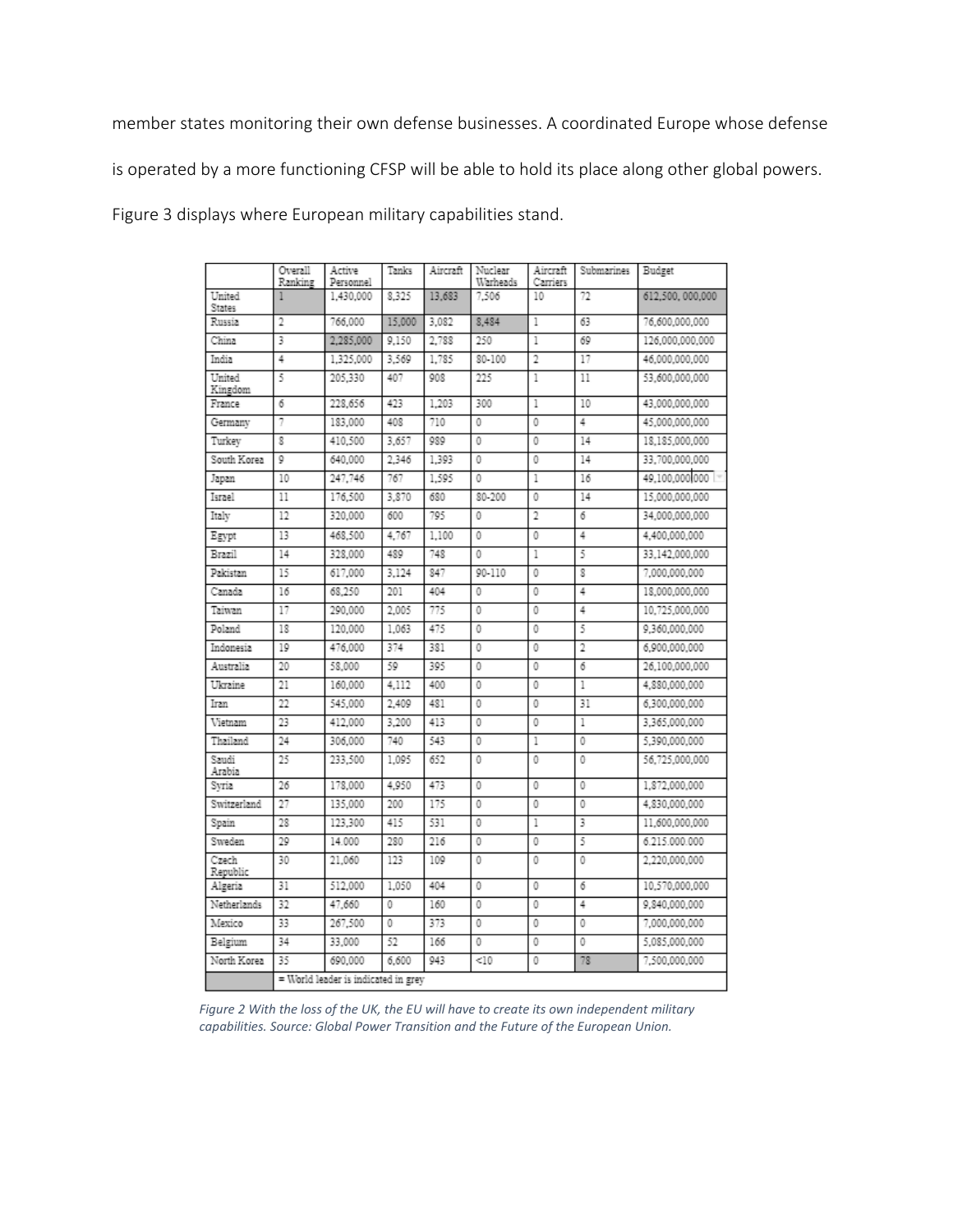The need for a collective approach on security measures are barred by financial limitations no one is willing to Financial limitations are in the way of the EU and raising its defense force; moreover, the absence of the UK includes in monetary contributions. It is essential, though, for member states to overlook the costs in exchange for the benefits. The EU is advanced in many ways, though its military sector is not at the same level. It must not be left behind as global powers, notably China and India, continue to rise.

#### BREXIT

Being a member of the EU means that nations enjoy multiple benefits such as participating in the common market, but it also comes with a series of obligations to fulfill. These obligations, such as allowing other EU citizens to travel within EU countries, are put in place for a progressive and integrated Europe, and while most EU members are in agreement with many of the membership criteria there are nations who do not.

The United Kingdom has always had a bumpy relationship with the EU; moreover, there have been times where the UK has grumbled when it's their turn to take their share of the responsibility. While the past has shown instances where the UK displayed a lack in commitment to the EU, such as refusing to convert to the Euro. It was more apparent than ever, though, when the immigration crisis ascended. With UK citizen's discontent voicing louder, Former UK prime minister, David Cameron proposed a deal to the public. In exchange for re-election in 2015, the UK would renegotiate its membership by 2017 (web). David Cameron won that May of 2015.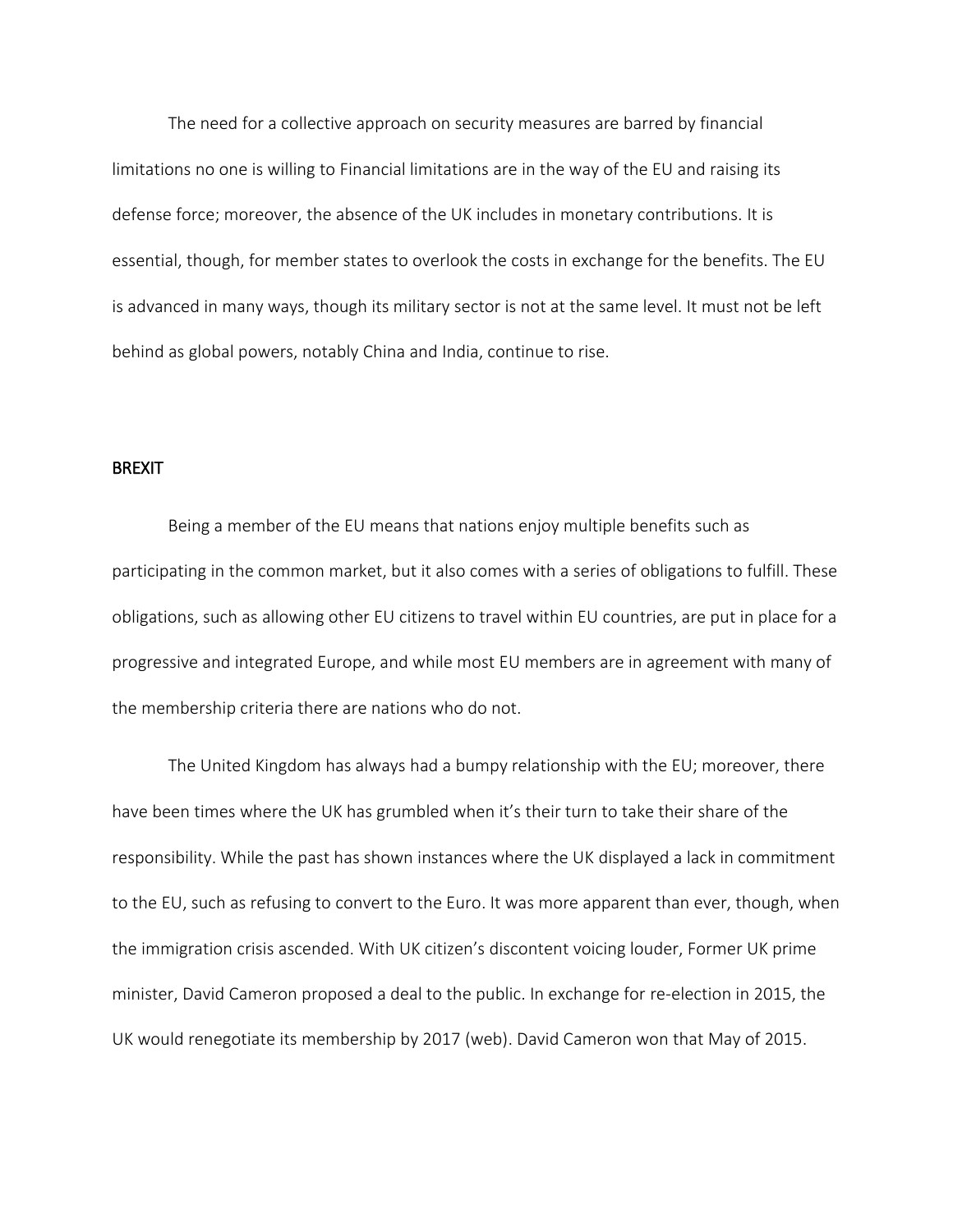

Economist.com

*Figure 3 The UK will have to address the countries who wished to remain in the EU. Source: thepoliticalidealist.wordpress.com*

Cameron retained his promise on renegotiations which quickly escalated to an all in or out situation. Cameron remained hopeful as he campaigned for a "Britain Stronger in Europe", but when the referendum results came in June 2016 with a 51.89% vote to leave, he was forced to resign. His replacement, Theresa May, who was also in favor to remain in the EU, is now the designated to oversee the BREXIT process, one which has never happened before. Although the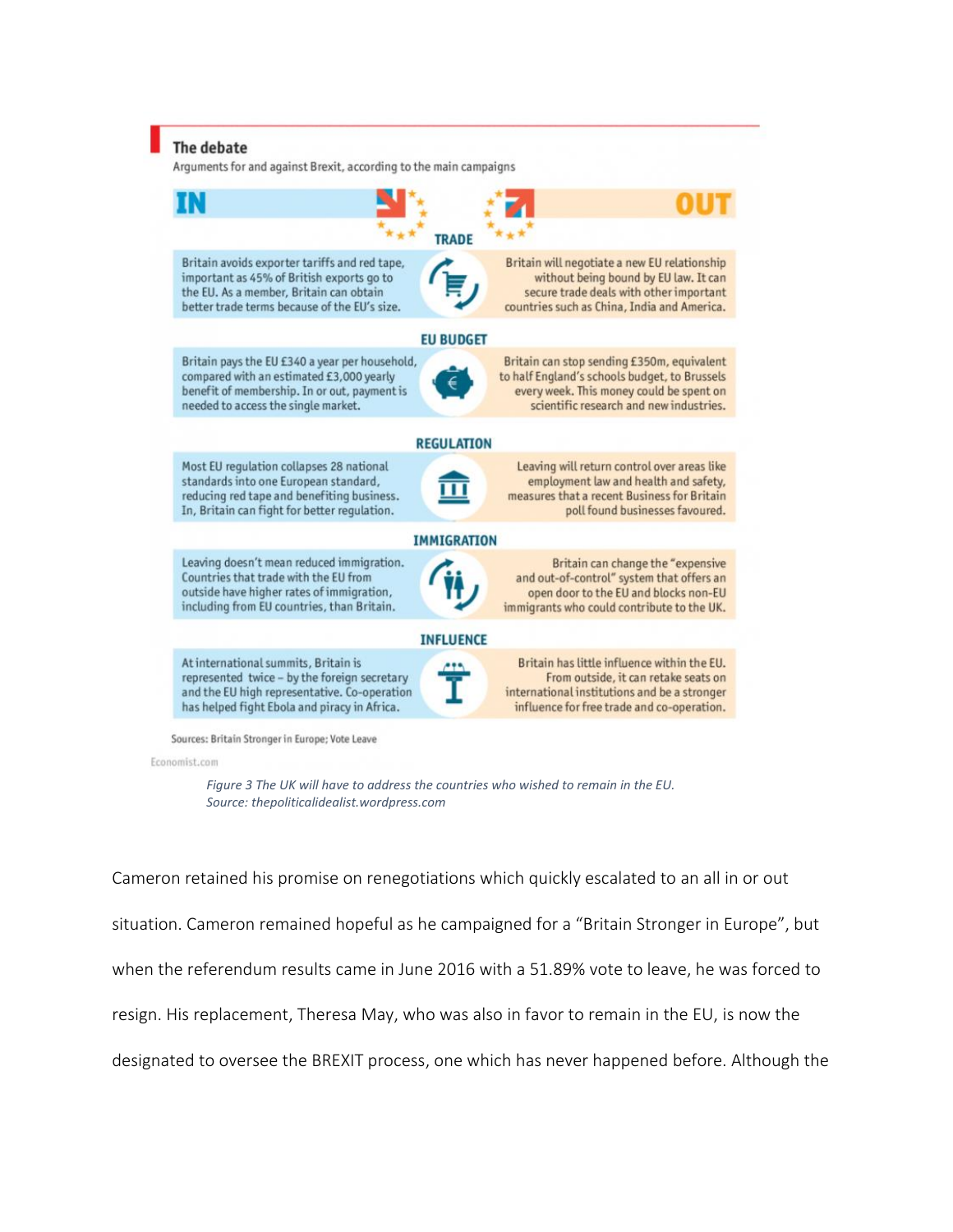remaining 27-member states were eager to begin the negotiations with the UK, May held off for almost a year as the nation needed all the time they could get to prepare themselves.

On March 29<sup>th</sup>, 2017 Article 50 of the Lisbon Treaty was triggered: the UK has two years to work out an agreement regarding its exit from the EU. In twenty-four months, all existing treaties between the UK and the EU must be reviewed until both parties establish new agreements (web). Although two-year period can potentially be extended through a unanimous agreement of EU members, if an agreement is not reached within the allotted time-frame, The UK will be forced to leave empty handed.

There are many negotiations to take place, but there are a few that are of more importance. The UK will have to face new trading relations with the entire world, new relations with the EU, they will have to deal internally with Scotland, Northern Ireland and Gibraltar whom voted to remain in the union, and immigration with the EU. The UK will not be able to pick and choose between what benefits they would like to keep and what obligations they wish to give up: access to the single market but refusing to allow refugees into their country. This quite possibly could be what can and has been delaying the negotiations to progress. The following sections will explain said issues and the potential outcomes of each.

Currently the United Kingdom's relationship to the majority of the world is as a part of the European Union. Once the time frame of Article 50 has expired, trading agreements as an individual nation must be established with everyone it currently trades with. The most prominent relationship it will have to reestablish is, of course, with the EU itself as both parties have grown to depend on the other for both trade and employment labor. The range of how the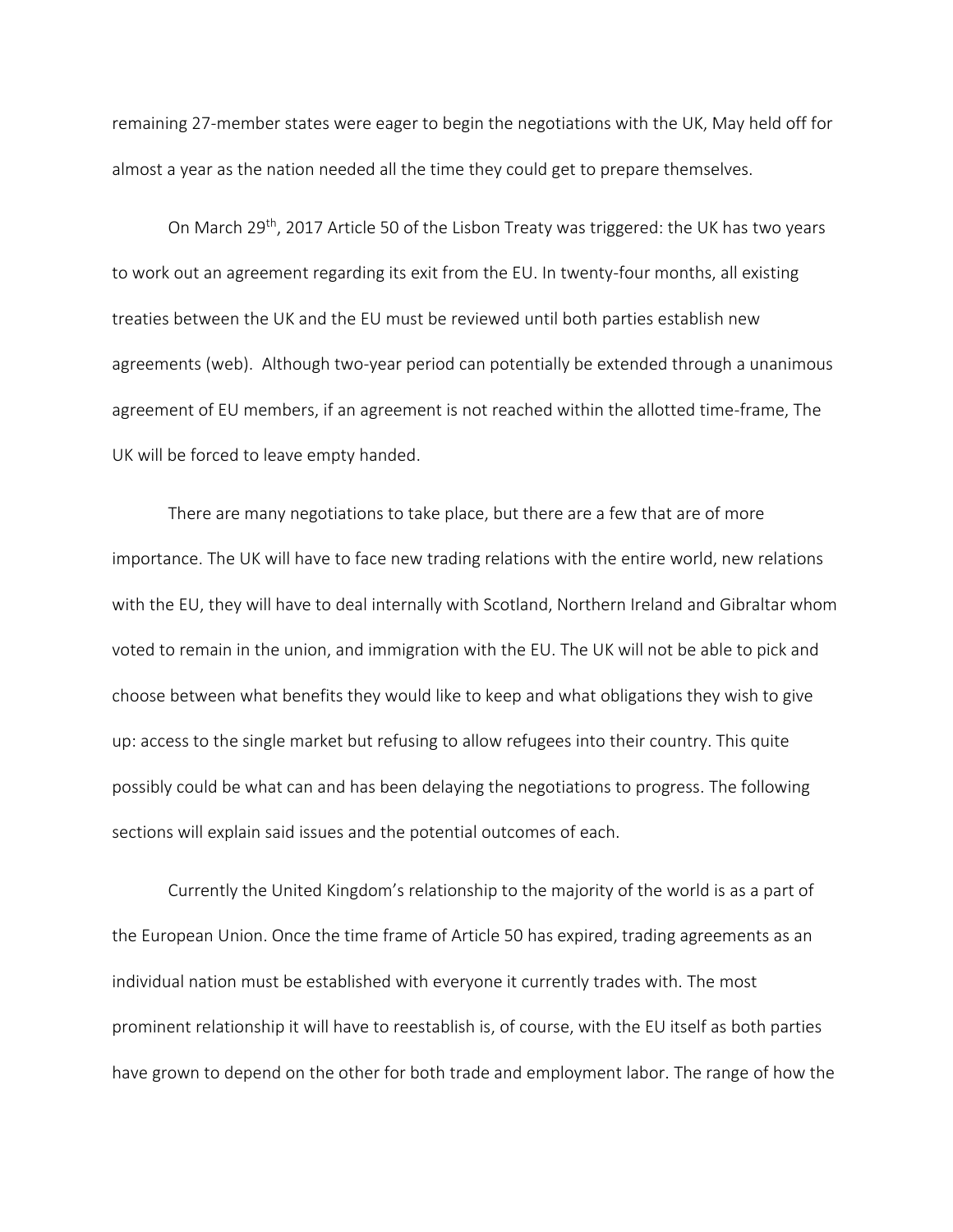exit process might be handled ranges between what has been labeled as a "hard" exit or a "soft" exit (web). There is no definite explanation to either of these exits, but a "hard" exit could potentially be a situation in which no agreements are reached and the UK is treated as an outsider country from the EU with multiple barriers to trade. On the other hand, a "soft" exit is the opposite, where agreements similar to those currently in place will be applied (web).

It is not in the benefit of either party to reach a "hard" exit as both economies will regress. Despite the mutual dependency from both sides, the EU will have a higher influence in the negotiations. From 2011-2015 The UK the average in total trade was 23.1 percent of the UK's economic output, reports Yeşilada et al. (53). The top three EU nations, however, do not have the same degree of reliance on UK trade relative to their individual GDP, where the highest is only 3.9 percent of its GDP. The UK will have to comply to many of the EU's demands as a large portion of its economy relies on the current trade level with the EU, failure to do so will result in costly barriers.

New trading agreements are not limited to the EU, but similarly with the rest of the world; moreover, it must reestablish its status with the World Trade Organization (WTO) as an independent nation and not part of the EU. The WTO provides rules and guidelines for trade agreements among nations, additionally it is mediator who settles any trading disputes (web).

One major issue which drove many UK citizens to secede was the rising inflow of migrants, not only from the middle East and North Africa, but EU citizens as well, confirm Yeşilada et al. (53). As it currently stands, all citizens of the EU have the ability to participate in the freedom of movement: individuals are free to work, live, and attend schools in countries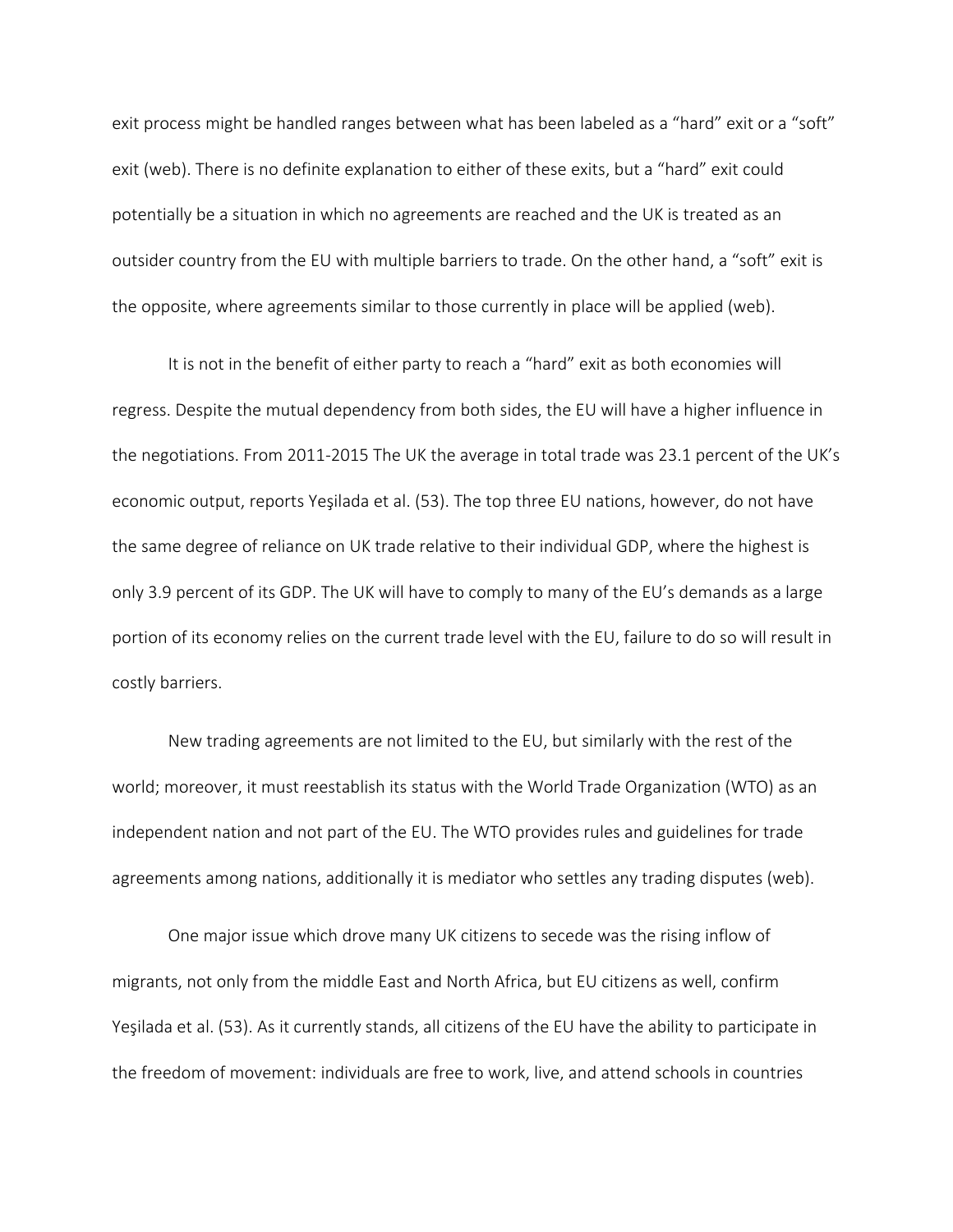outside the one they were born in. both the EU and the UK rely on each other for filling gaps in the workforce and students. Yeşilada et al. explain that in 2015 roughly 5 percent of the UK population was made up by non-British EU citizens accounting for 7 percent of the workforce while the rest of the EU contained 1.2 million British citizens participating in its own workforce (53). Putting these figures into perspective, it is probable both the EU and the UK will attempt to reach an agreement that take into account the current workforce and students.

Additionally, the UK must address its own national issues, notably with Scotland, Northern Ireland, and Gibraltar. These countries had a majority vote to remain in the EU in the 2016 referendum, see image three. These regions could potentially be forced to resign from the EU when it was primarily the British vote who decided. Resultingly, the severity of having their



*Figure 4 A divide in the referendum is evident.*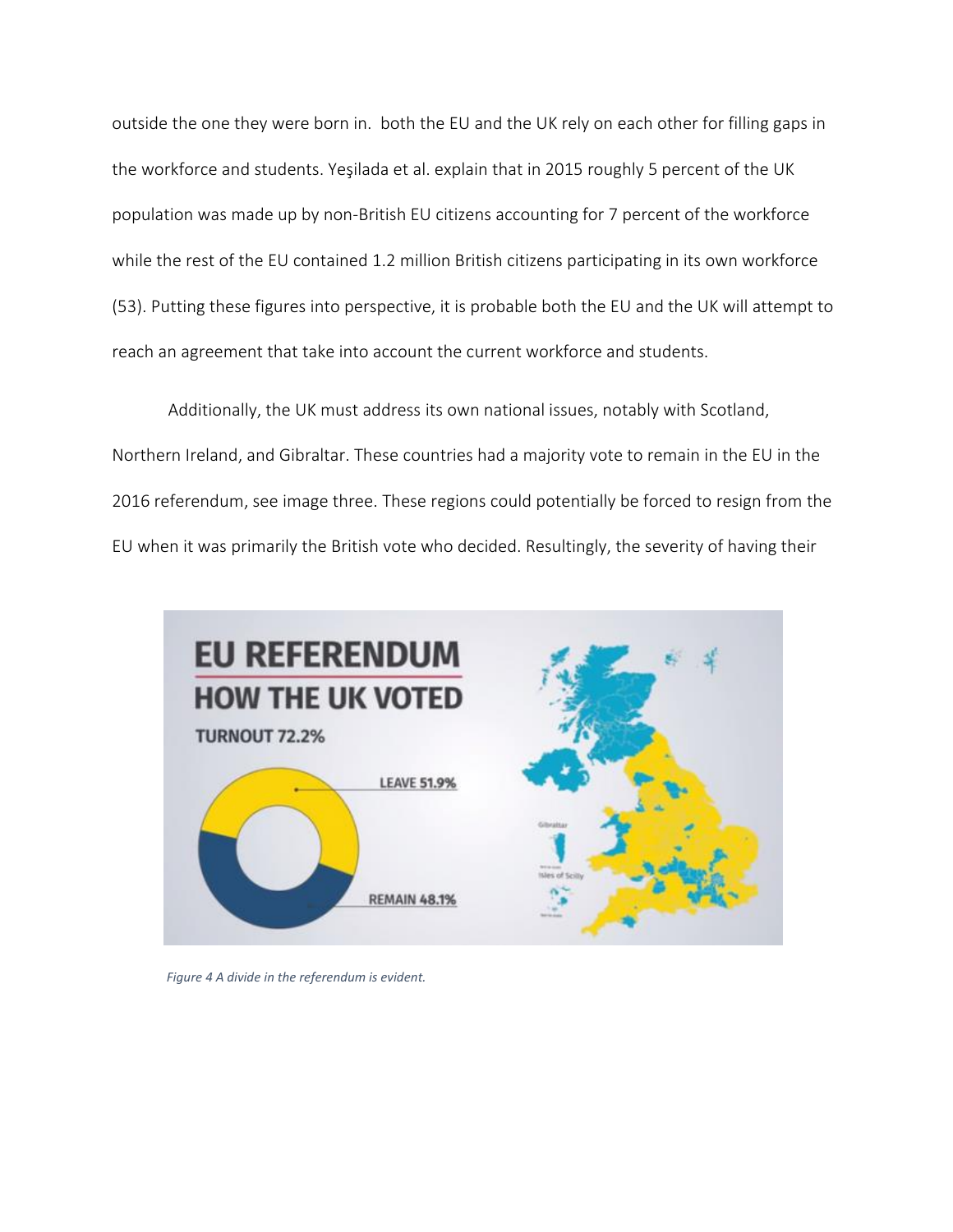voices heard has lead at least one country to threaten with a referendum of their own from Scotland. Although it is, currently the only country that has strongly enunciated this option, there is a chance of a domino effect from other UK regions.

Following BREXIT, the EU will have a series of new gaps and issues to tend to, explains Dinan et al. The UK is an influential asset to the European Union and losing this experienced resource will leave negative effects (94). Furthermore, there are financial repercussions for the EU: the UK's contribution to the budget which was roughly 8.6 billion pounds in 2016 (web). Perceptibly, the remaining 27 EU members will have to pick up the left tab or the EU will have to readjust its current budget.

Finally, there is the fear that additional EU members will follow BREXIT's lead or Scotland's threats. At the end of 2017, Catalonia held an unofficial referendum with the aim of seceding from Spain (web).

# **Conclusion**

The European Union faces a series of issues all of which are put to test how united the group is willing to be. The three challenges discussed in this report are ongoing; furthermore, they are matters with no clear answers or leaders who have experienced it. The Euro is no longer at risk of defaulting, but the Eurozone debt crisis remains a puzzle for EU officials to ease. Too much time spent on the matter, though, hurt the potential progress the EU could have reached. The EU must now catch up, as other global powers continue to advance at rapid paces.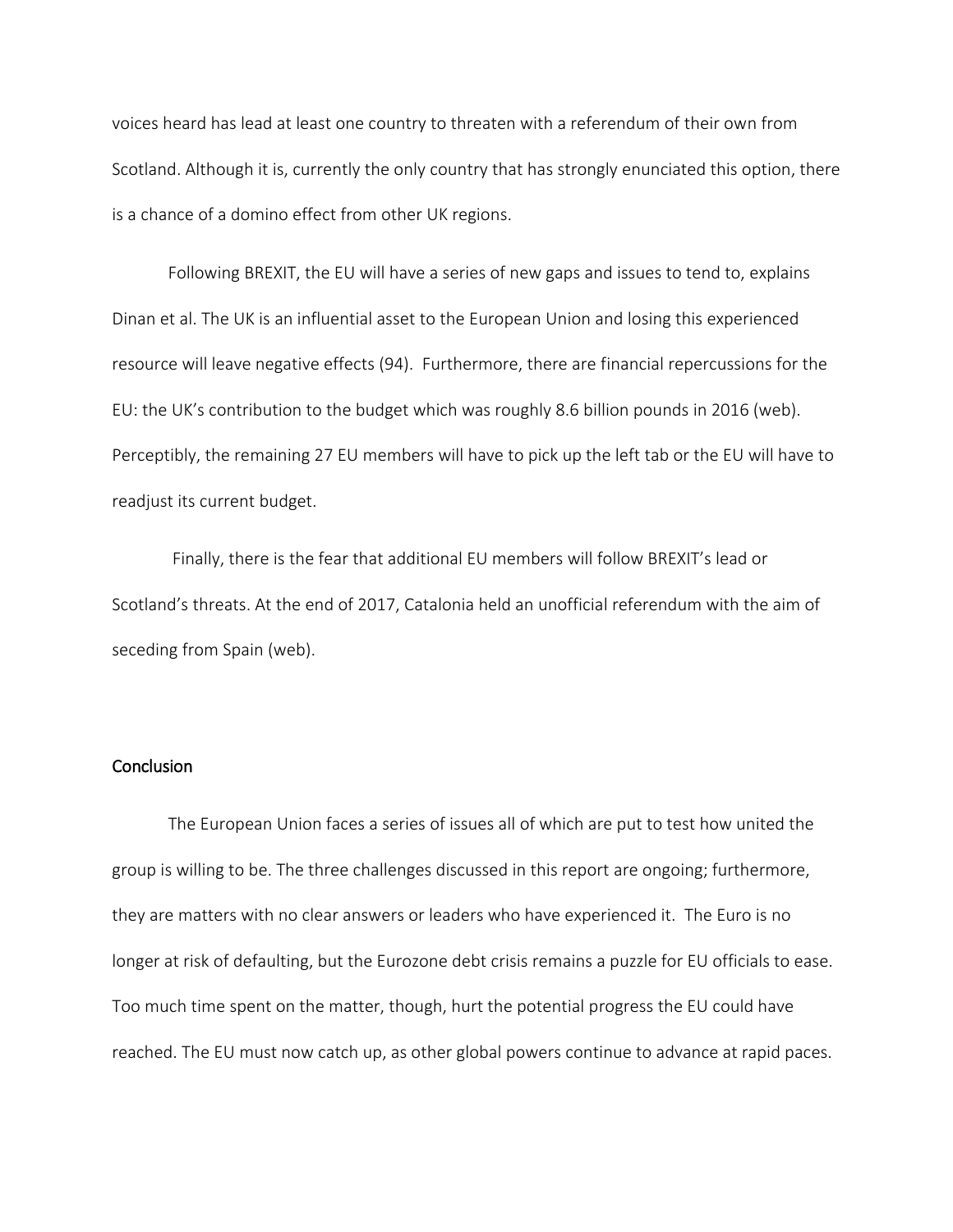As much as the European Union is willing and ready to advance, a great deal of the deciding factors remains out of their hands. The CFSP is a matter that depends on third party factors: progress in the defensive sector will have to wait until the United Kingdom has made his exit from the EU. Following the withdrawal, the question of NATO remains: will Europe depend on the United States for assistance or will focus on strengthening its own defense? The largest question of all is how and when Brexit will end. Discussions over the existing treaties between the two parties remain in motion, but the agreements reached are few.

Now more than ever is the time for members of the EU to let go of the fear of transferring sovereignty power and immerse in order to progress politically and economically. There is still time to not only save euro but to strengthen the union, if quick measures are taken. It is important for them to come together and establish a supranational fiscal policy, the lack of one was the core reason European economies both in and out of the Eurozone collapsed.

The European Union has already advanced in its financial sector, implementing stronger measures to keep the Eurozone and its currency secured. However, the ongoing debt crisis has already created a divide among the creditor and debtor nations; moreover, this could lead to smaller divisions of Europe. While taking integration, unofficial disintegration has additionally followed.

The deeper one digs into the structure of the union the more complex it becomes. It is made up of a number of different languages and cultures that have to work together, although these differences are the reason for its success. Many of these issues are open ended questions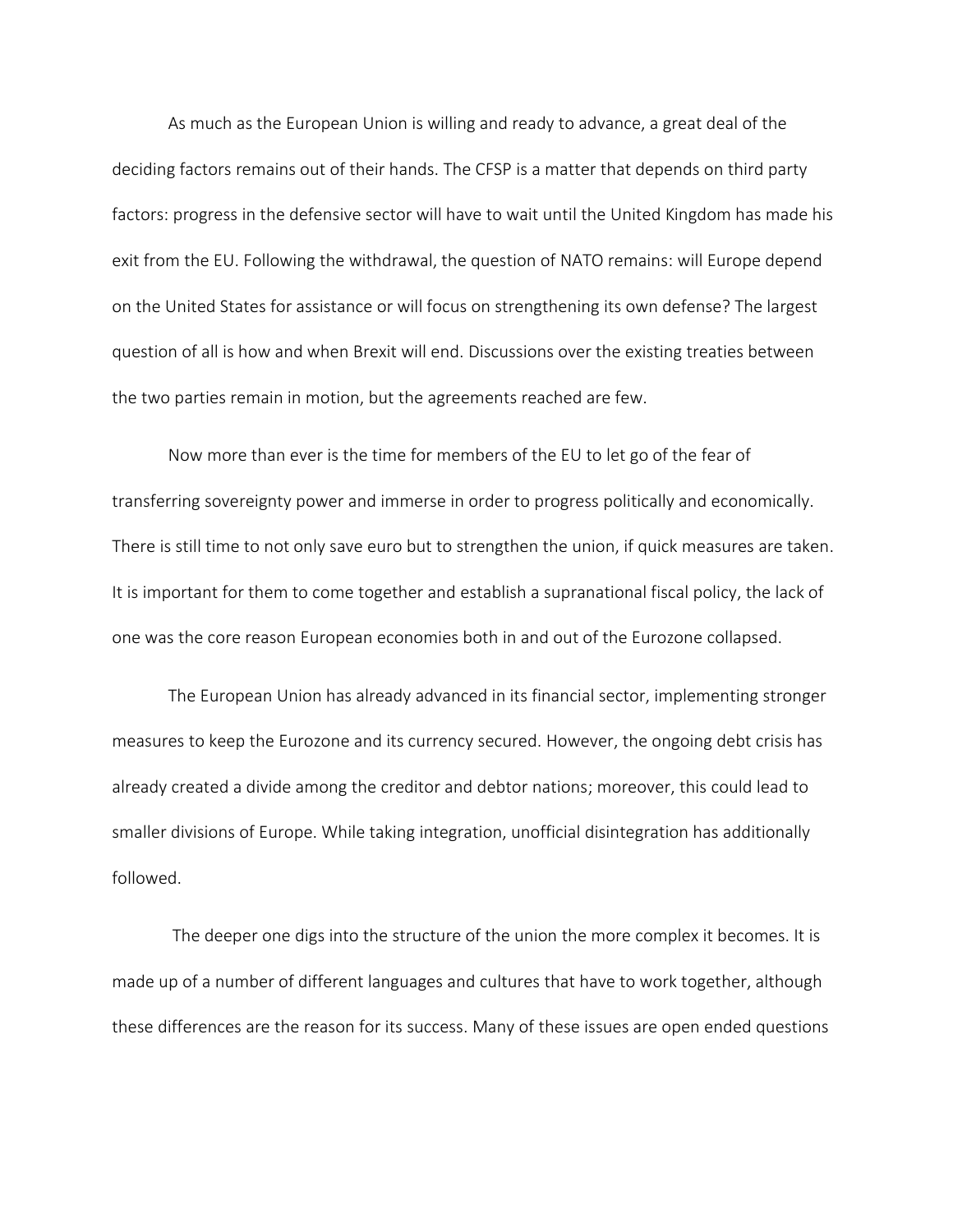of which there is no correct answer. It is only through working together that they will be able to properly address them, regardless of the outcome.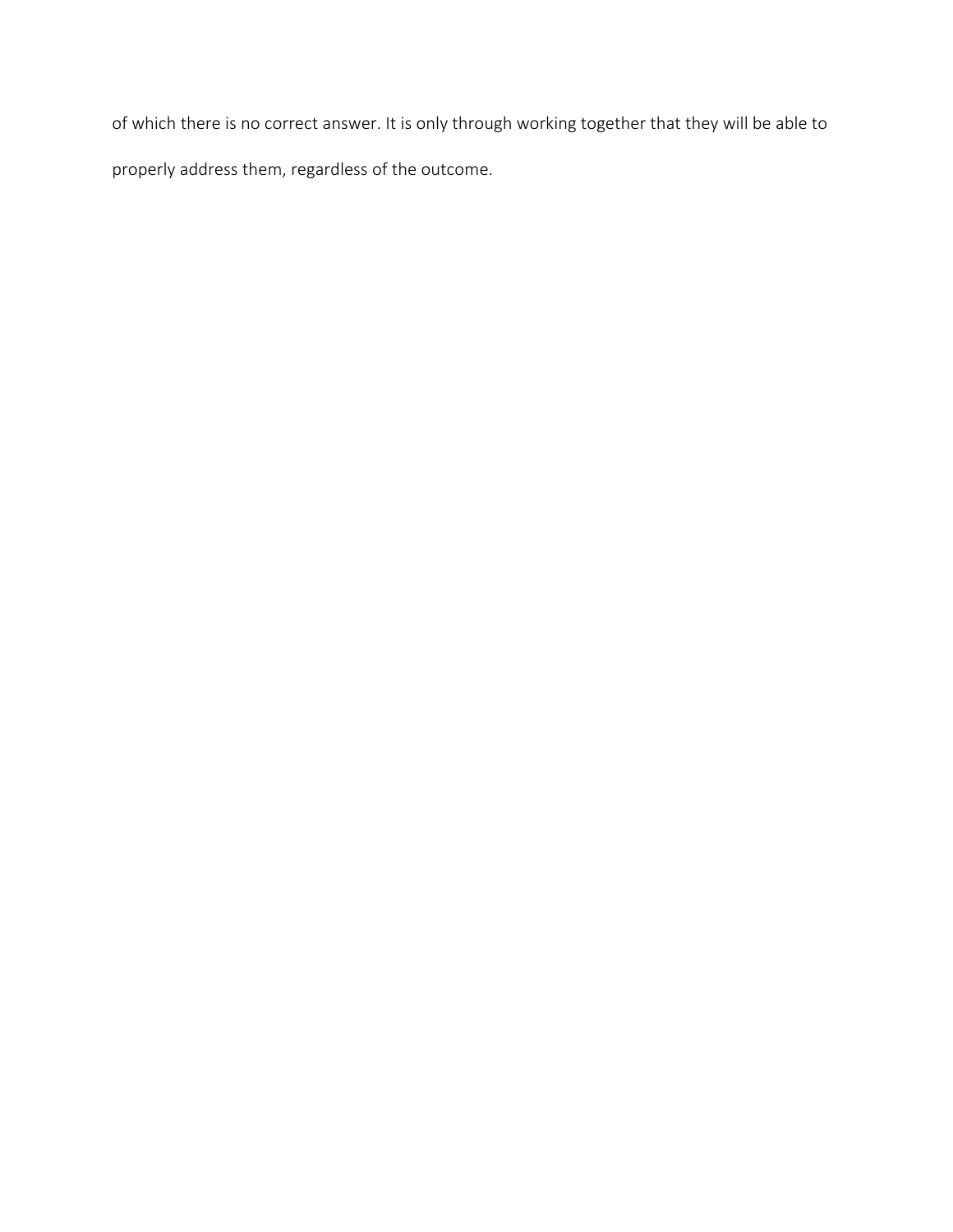## BIBLIOGRAPHY

- "A background guide to "Brexit" from the European Union." The Economist. February 24, 2016. Accessed February 17, 2018. [https://www.economist.com/blogs/graphicdetail/2016/02/graphics-britain-s](https://www.economist.com/blogs/graphicdetail/2016/02/graphics-britain-s-referendum-eu-membership)[referendum-eu-membership.](https://www.economist.com/blogs/graphicdetail/2016/02/graphics-britain-s-referendum-eu-membership)
- "Brexit: Article 50 has been triggered what now?" BBC News. March 29, 2017. Accessed February 19, 2018. [http://www.bbc.com/news/uk-politics-39143978.](http://www.bbc.com/news/uk-politics-39143978)
- "Brexit: What are the options?" BBC News. June 19, 2017. Accessed February 21, 2018. [http://www.bbc.com/news/uk-politics-37507129.](http://www.bbc.com/news/uk-politics-37507129)
- "Carleton University Center for European Studies (CES)." EU Learning the European Coal and Steel Community Comments. Accessed February 15, 2018. [https://carleton.ca/ces/eulearning/history/moving-to-integration/the-european-coal](https://carleton.ca/ces/eulearning/history/moving-to-integration/the-european-coal-and-steel-community/)[and-steel-community/.](https://carleton.ca/ces/eulearning/history/moving-to-integration/the-european-coal-and-steel-community/)
- "Catalonia's bid for independence from Spain explained." BBC News. February 21, 2018. Accessed March 03, 2018. [http://www.bbc.com/news/world-europe-29478415.](http://www.bbc.com/news/world-europe-29478415)
- "Lexicon." Optimum Currency Area Definition from Financial Times Lexicon. Accessed February 14, 2018. [http://lexicon.ft.com/Term?term=optimum-currency-area.](http://lexicon.ft.com/Term?term=optimum-currency-area)
- Grant, Charles. "25 years on: How the euro's architects erred." Centre for European Reform. November 05, 2015. Accessed March 03, 2018. [http://www.cer.eu/insights/25-years](http://www.cer.eu/insights/25-years-how-euro%E2%80%99s-architects-erred/)[how-euro%E2%80%99s-architects-erred/.](http://www.cer.eu/insights/25-years-how-euro%E2%80%99s-architects-erred/)
- Lowrey, Annie. "Could Greece Get Kicked Out of the European Union?" Foreign Policy. March 23, 2010. Accessed February 20, 2018. http://foreignpolicy.com/2010/03/23/couldgreece-get-kicked-out-of-the-european-union/.
- "Making Brexit Our Own." The Political Idealist. July 02, 2016. Accessed February 20
- OECD (2018), General government debt (indicator). doi: 10.1787/a0528cc2-en (Accessed on 20 February 2018)
- "Mission & Establishment." European Systemic Risk Board. Accessed March 18, 2018. <https://www.esrb.europa.eu/about/background/html/index.en.html>
- Rettman, Andrew. "Merkel Urges EU to Take Care of Own Security." European ID. January 13, 2017. Accessed February 18, 2018. [http://www.europeanid.eu/articles/136533.](http://www.europeanid.eu/articles/136533)
- Sennholz, Hans F. "The European Economic Community | Hans F. Sennholz." FEE. January 01, 1960. Accessed February 15, 2018. [https://fee.org/articles/the-european-economic](https://fee.org/articles/the-european-economic-community/)[community/.](https://fee.org/articles/the-european-economic-community/)